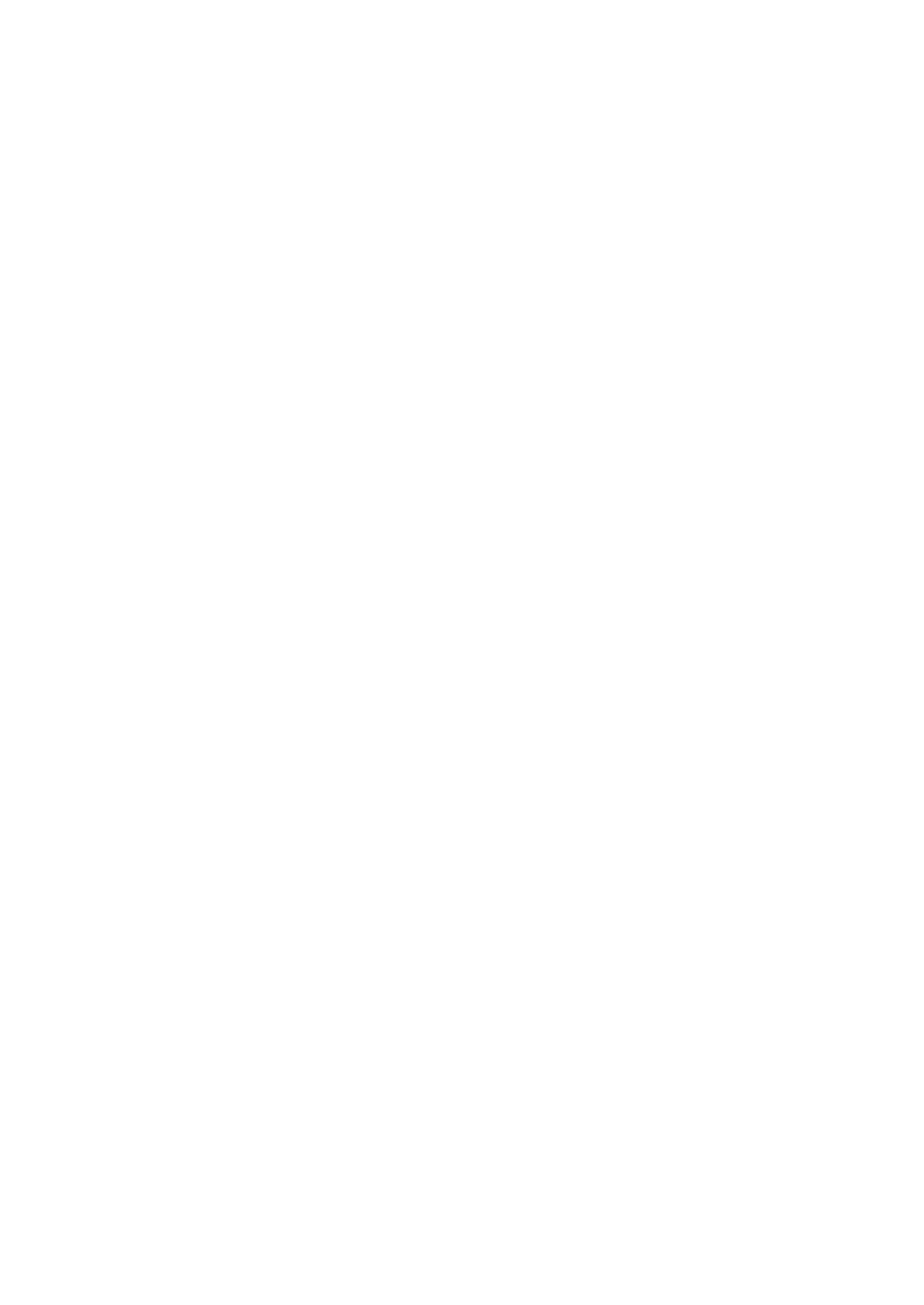# **Units Of Certificate In Civil Society Building**

#### **Unit 1: Civil Society – Meanings, Origins, Functions, And Interpretations**

- Historical And Cultural Roots Of Civil Society
- Wider Aspects Of Civil Society
- Civil Society Organisations In South Asia

### **Unit 2: Civil Society And Other Actors**

- The Trinity State, Market And Civil Society
- Civil Society And The State
- Civil Society And The Market
- Civil Society And Donors

## **Unit 3: Civil Society And Development**

- Development Meanings, Origins And Evolution
- Examples Of The Work Of Civil Society Organisations In The Field Of Development
- Emerging Issues And Challenges

## **Unit 4: Civil Society And Democracy**

- Civil Society, Democracy And Governance
- Bringing About Change Practical Ways In Which Civil Society Organisations Can Help To Strengthen Democracy And Improve Governance
- Bringing About Change Civil Society Organisations Work At The Level Of Policy To Strengthen Democracy And Improve Governance

## **Unit 5: Strengthening Civil Society**

- Why Capacity Building?
- Aspects Of Capacity Building In Civil Society
- Current And Future Issues

#### **Unit 6: Civil Society In A Globalised World**

- Globalisation
- The Effects Of Globalisation On Civil Society
- Current Issues And Challenges For The Future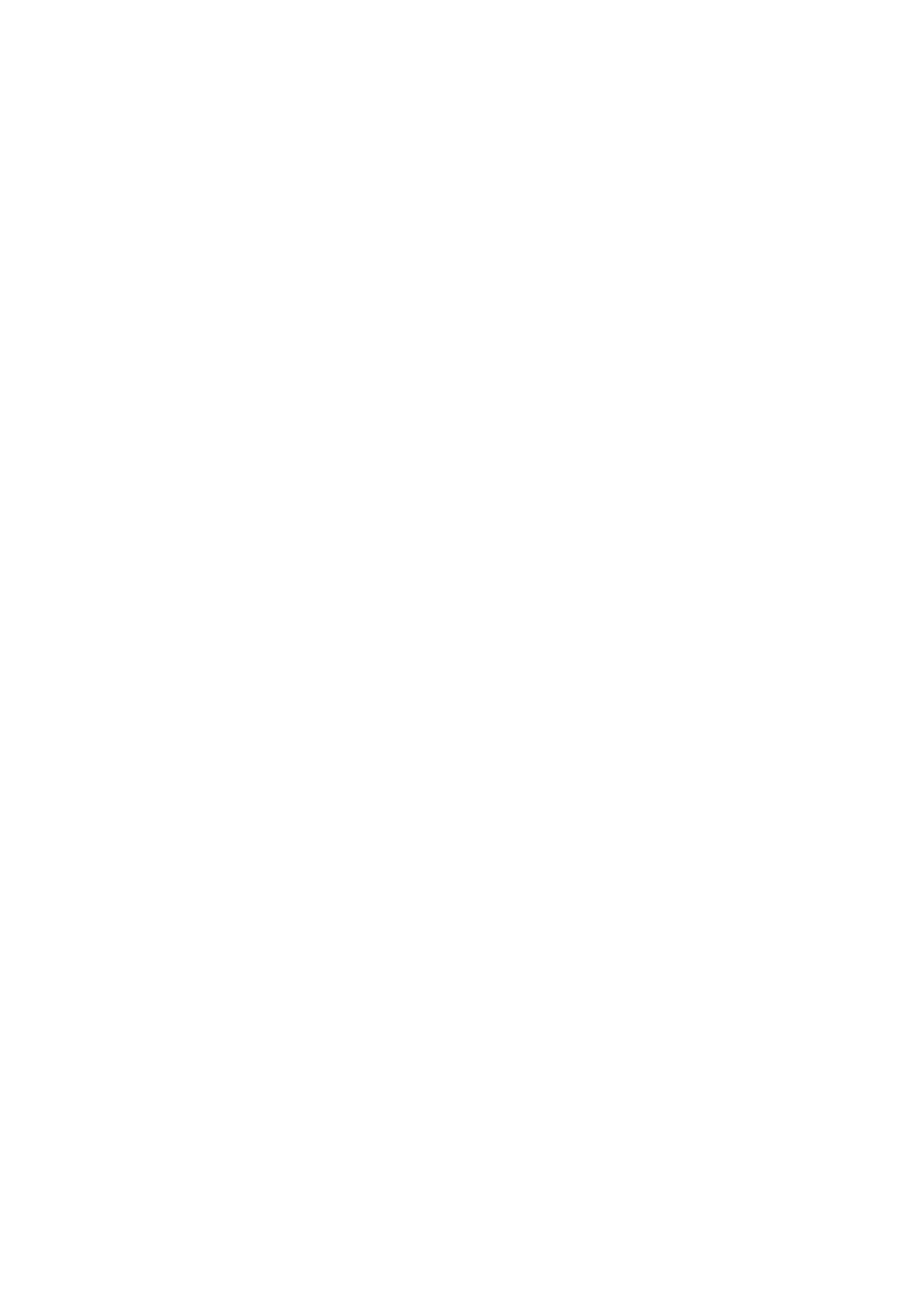# **Table Of Contents**

| SI. No. | <b>Content</b>                                      | Page No.       |
|---------|-----------------------------------------------------|----------------|
|         | <b>Introduction</b>                                 | 1              |
|         | <b>Learning Objectives</b>                          | 1              |
| 6.1     | <b>Globalisation</b>                                | $\overline{2}$ |
| 6.1.1   | What Is Globalisation?                              | $\overline{2}$ |
| 6.1.2   | <b>Origins Of Globalisation</b>                     | $\overline{2}$ |
| 6.1.3   | <b>Effects Of Globalisation</b>                     | $\overline{4}$ |
| 6.1.4   | 9/11 A New Manifestation Of Globalisation           | 7              |
| 6.1.5   | <b>Current Views Of Globalisation</b>               | $\overline{7}$ |
| 6.2     | The Effects Of Globalisation On Civil Society       | 9              |
| 6.2.1   | <b>Domestic Civil Society</b>                       | 9              |
| 6.2.2   | <b>Global Civil Society</b>                         | 14             |
| 6.3     | <b>Current Issues And Challenges For The Future</b> | 20             |
| 6.3.1   | Work-In-Progress                                    | 20             |
| 6.3.2   | Challenges                                          | 21             |
|         | <b>Summary</b>                                      | 24             |
|         | <b>Recommended Readings And Viewing Of Film</b>     | 25             |
|         | <b>References</b>                                   | 26             |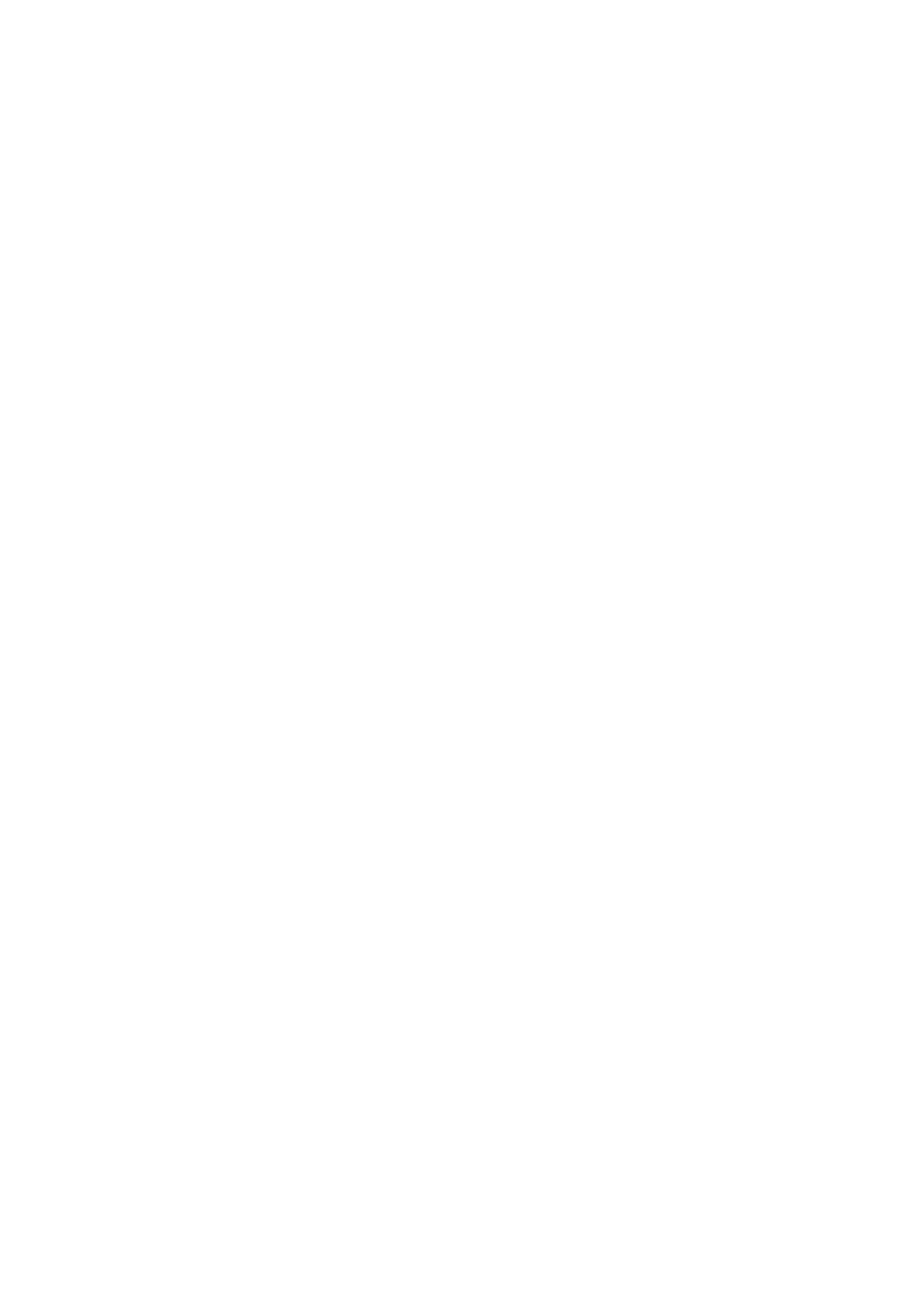### **Introduction**

In this Unit we shall explore the meaning of globalisation, tracing its origins, analysing its effects and addressing some current issues related to the concept. We shall also look into the various aspects of civil society and how different groups of people perceive it differently. The Unit shall also delve into the effects of globalisation on domestic and global civil society. The positive and negative effects of globalisation in general and globalisation and civil society in particular have been examined. Current issues and future challenges related to global civil society will also be covered in this Unit. Like in the earlier units, we have included illustrations to assist your understanding of the subject matter.

## **Learning Objectives**

After completing this Unit, you will be familiar with:

- The meaning and origins of globalisation
- Its effects, both generally and in particular on civil society, at the global and local levels
- The challenges facing civil society and civil society organisations in a globalised world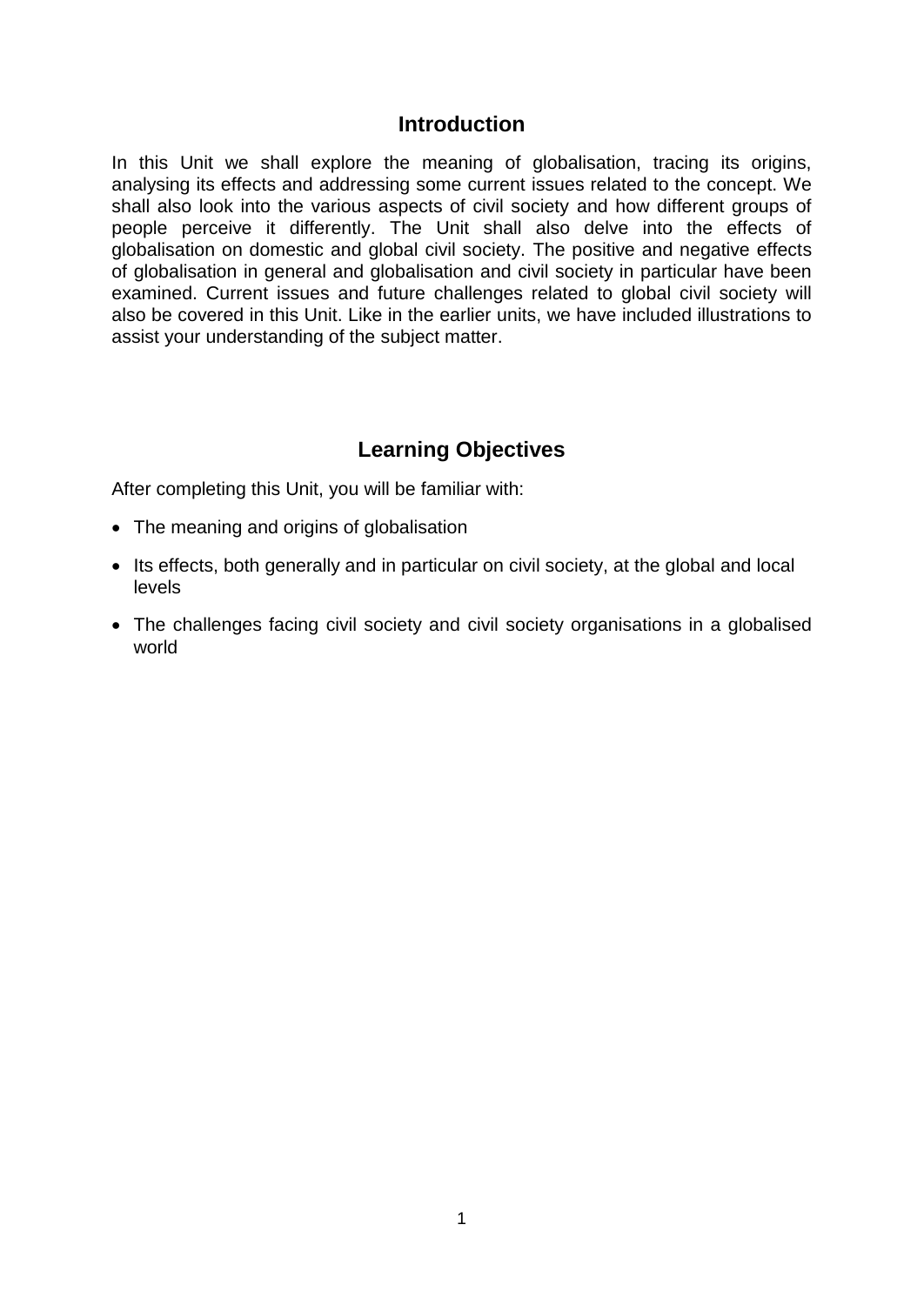## **6.1 Globalisation**

#### **6.1.1What Is Globalisation?**

Trans-national relations between people, communities, societies and nations have changed a great deal over the past decades as a result of the phenomenon known as 'globalisation'. In our own lives we see and experience some of the impacts of such globalisation, not just on our computer and television screens, but in the streets and everyday lives of our communities. It is all-pervasive.

Let us begin by looking at what the word means. As with other concepts we have examined in this course, there are many understandings and definitions.

The International Monetary Fund (IMF) defines globalisation as: 'the growing economic interdependence of countries worldwide through increasing volume and variety of cross-border transactions in goods and services, free international capital flows, and more rapid and widespread diffusion of technology' (IMF, 1997, p. 45)

The International Forum on Globalisation (IFG), which will be described in more detail in a later section, defines it, from a more civil society perspective, as the international move towards an economic system that is transnational and defined by domination of supranational corporate trade and banking institutions. These bodies are not accountable to the governments of any particular country or democratic processes (IFG, 2015).

But, globalisation is not just about finance, economics, and trade. Clark (2003a) points to three dimensions and the dilemmas inherent in each:

- Economic globalisation and the growth of capitalism (where the inherent dilemmas are about efficiency, on the one hand, and fairness, on the other)
- Cultural globalisation (where the dilemmas are about homogeneity and diversity)
- Political globalisation (where the dilemmas are about the power of industrialised countries and the lack of power of other countries)

#### **6.1.2Origins Of Globalisation**

It is popular to say that the origins of globalisation can be found in the 1990s when two interrelated phenomena emerged. First is the so called 'neo-liberal' economic reform, adopted in the developed countries during the previous decade, and gave new freedom to the market sector. These resulted not just in changes within nations, but, as reforms based on the same economic tenets spread to or were forced upon other countries, enormous increases in investment flows across the world and in trans-national linkages between producers and consumers.

Second is the 'explosion' of ICT (Information and Communications Technology). The 'IT' part of this also began early in the 1980s as the ability to produce, store, and modify information broke out of the clutches of scientists and large corporations, to take the form of what quickly became known as the PC – the personal computer. The 'CT' part of ICT followed, making it possible to link these computers through the Internet. This began as purely military technology in the United States – to enable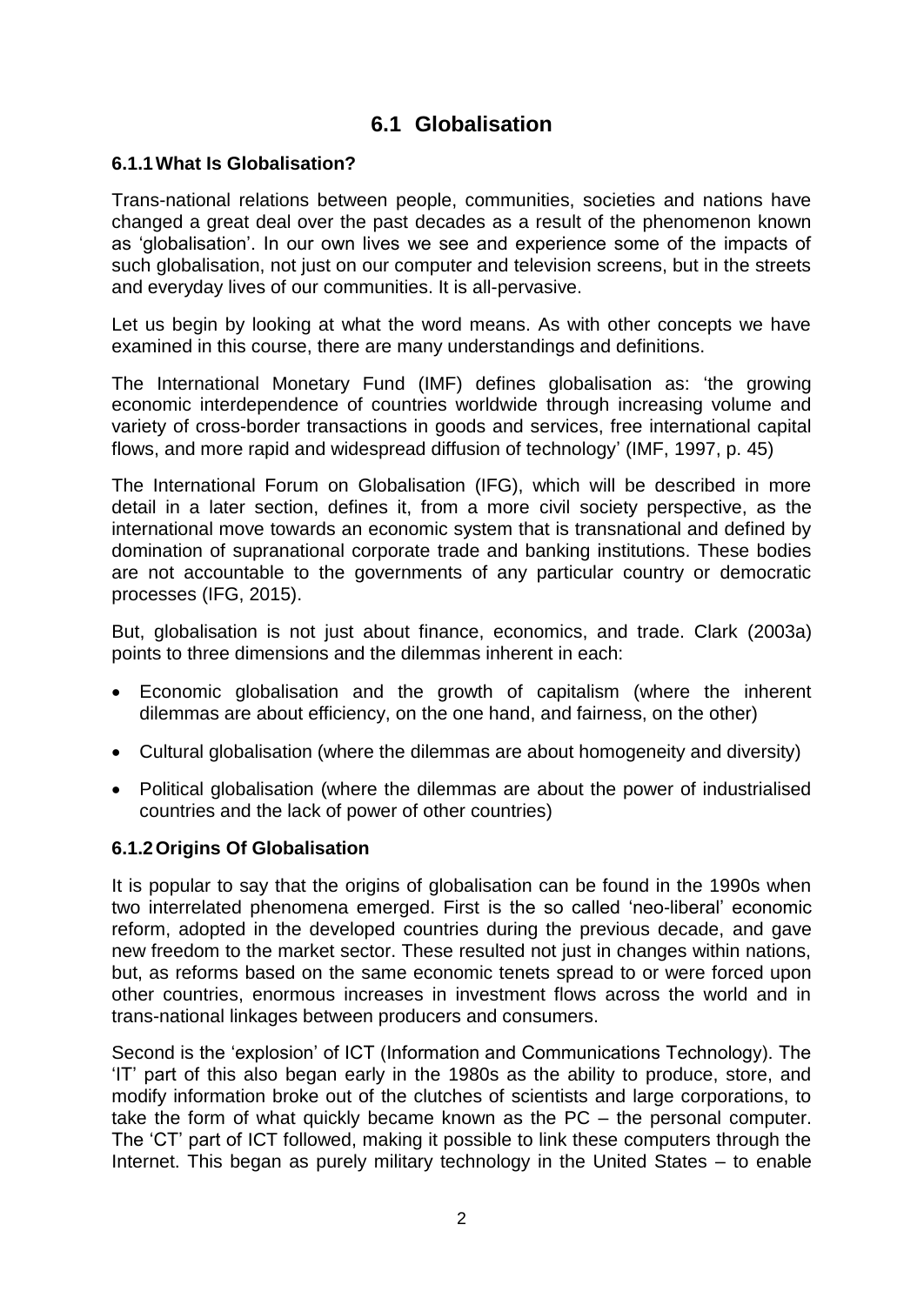the military complex across the country and the world to communicate within its ranks digitally as well as telephonically. But it soon leapt beyond those private bounds, into academia, government, the business/finance sector, and the general public. Even the computer-less in urban areas could use ICT through Internet café. While there were only 50 sites on the World Wide Web in 1993, by 2001 there were 350 million (Clark, 2003a). This number crossed 1 billion in 2014.

More information could be sent over a single cable per second in 2001 than was sent over the entire internet in a month in 1997. As the world became smaller with the use of ICT, at least to some people, so did the hardware of information and communications technology became smaller, more portable and, above all, cheaper. By 2012 itself, about 75% of the world's population had access to a mobile telephone (The World Bank, 2012). The advent of nanotechnology (very small scale technology) will make today's computers and mobile telephones seem as unwieldy as the original computers, which filled whole rooms, weighed tons and cost a great deal.

In recent years the astronomical rise of social media has further fuelled global connectivity among people. It is estimated that Facebook had on average 1.35 billion monthly users in 2014. Twitter claims that there are 284 million monthly active users and on an average 500 million tweets are sent per day.

But we should note that there is a longer historical context. Societies and communities linked up with one another centuries ago through trading. It could be argued that the part of globalisation that is to do with contact and exchange between people (whether in the form of goods, through trade, or lives, through war) on a truly transcontinental scale began at least 20 centuries ago. The Greek Pytheas of Massilia claimed to have reached what was either Iceland or Greenland as early as 340 BC and movements across the great oceans by primitive rafts also took place in very early times.

By the 13<sup>th</sup> century, Genghis Khan was leading his horsemen out of Mongolia, as far as Egypt and Moscow, and the first European merchants, including Marco Polo, were reaching deep into central Asia by overland routes. In the  $14<sup>th</sup>$  century the North African, Ibn Battuta, extended his hajj pilgrimage to Mecca and reached Delhi and, eventually, China. By the early 15<sup>th</sup> century, the great Chinese fleets had reached the Americas, Africa and even Antarctica, soon to be followed by successive waves of European explorers, adventurers and traders, beginning with Christopher Columbus and Vasco da Gama. In reality, all these were the early globalisers and their exploration and trade led in turn to colonisation and the first 'multinationals' in the shape of such bodies as the East India Company.

In the early  $20<sup>th</sup>$  century the world witnessed the League of Nations, a multi-national political grouping stem from World War 1. Although World War 1 was the first transnational and multinational war, World War 2 is the one that is more regarded for its truly global character. It led to new geo-political groupings, such as the United Nations, and the beginnings of what decades later would become the European Union. It also heralded the emergence of the Soviet bloc and military groupings, such as the North Atlantic Treaty Organisation (NATO) and the Warsaw Pact. Towards the end of the 1950s, the 'Cold War' began, and most of the world became aligned into two blocs – Soviet, or 'Western'.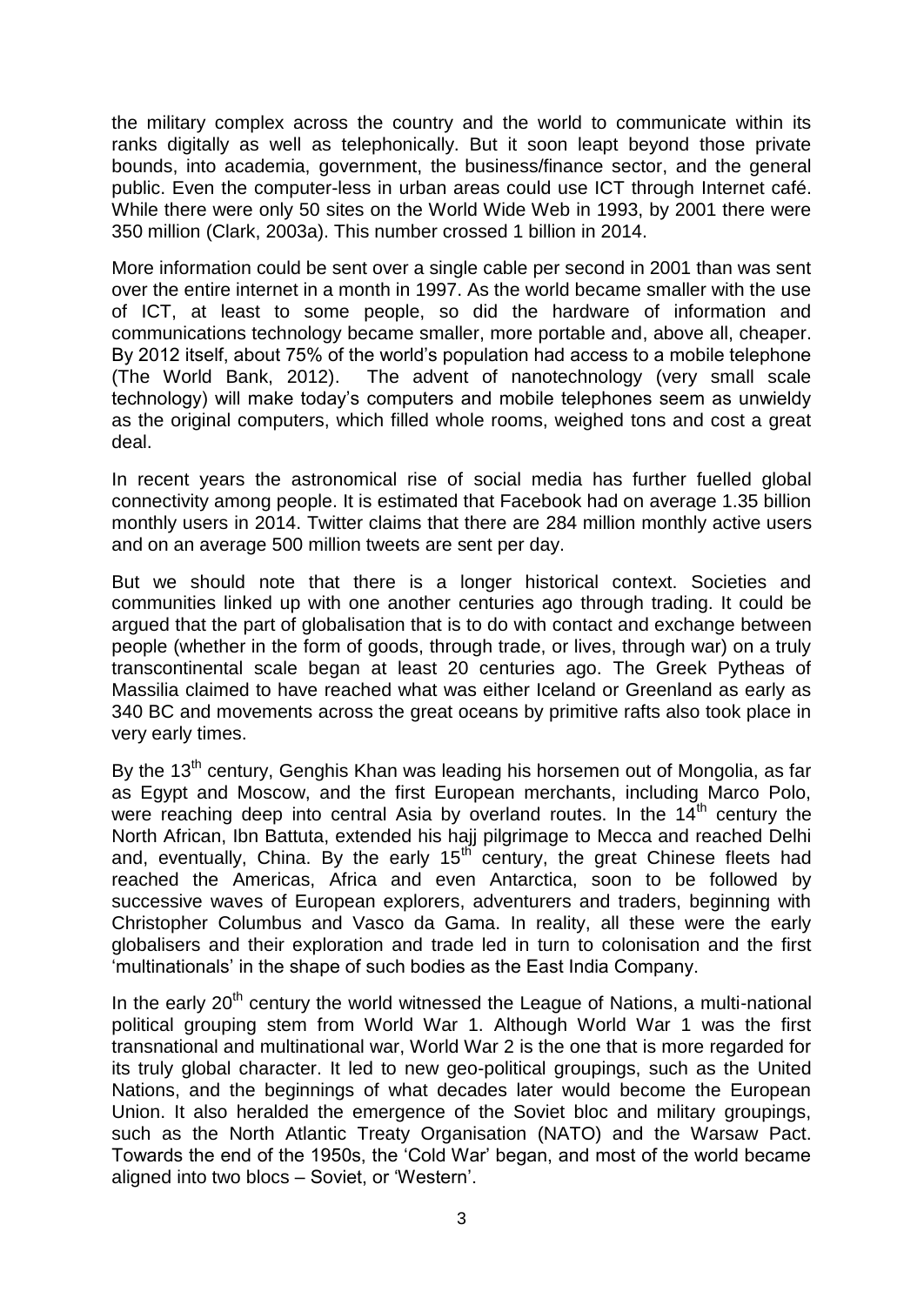Simultaneously, in the post-World War 2 period, the world witnessed a process of rapid decolonisation. Previous colonies, like India, now became young independent nation-states. At the same time the growth of multinational corporations began to sow the economic and financial seeds of modern globalisation; and the United Nations incubated what is now a plethora of inter-governmental agencies, including the WTO (World Trade Organisation), WHO (World Health Organisation) and many others. More informal voluntary political groupings among nations, including the G7, G8, G77, and others, evolved. The Commonwealth emerged from the former British colonies and the Non-Aligned Movement from newly independent countries who chose to be associated with neither the Soviet nor the Western blocs. Regional cooperative, political or economic groupings also emerged such as, in Asia, ASEAN, APEC and SAARC, and elsewhere, NAFTA, the Pacific Islands Forum and ECOWAS, to name a few. And in 1944, even before World War 2 ended, the Bretton Woods Institutions – the World Bank (originally known as the International Bank for Reconstruction and Development, which made its first loans to assist the post-war reconstruction of Europe) and the International Monetary Fund – were established.

Tandon and Bandyopadhyay (2013) observe, 'The established global order since post-World War II is changing quite dramatically, particularly with the dawn of the new millennium. It seems the old global order characterised by the North American and European hegemony is gradually being replaced by a new global order, characterised by new forms of co-operation, across many emerging economies in the global south. New forms of alliances are emerging amongst southern nations based on varied interests ranging from regional, geo-political, security, trade, and so on… Amongst all these formations, an alliance which has caught the attention of most people and seems to be capable of changing the global order significantly is called BRICS – an alliance of five nations – Brazil, Russia, India, China and South Africa.' (p. 1)

The two phenomena that characterised the dawn of modern globalisation in the 1990s, coming as they did at the time of the fall of the Berlin Wall, the end of the Soviet Union and the birth, or re-birth, of newly independent democratic countries in Eastern Europe and Central Asia, should be seen in this historical context, in which Clark (2003a) points out the fact that transnational integration is not a new phenomenon. He says that such integration was even stronger a century ago. Some of the barriers that we have today, that prevents easy movement through national borders, were non-existent then. Passports were not required in many cases and there was free trade and in currencies. But, after the World Wars and the Great Depression (and other economic recessions), the protectionist approach to migration and international movement became popular. But, in the 1970s, tariffs are again reduced to match the level at the century's start (Clark, 2003a).

#### **6.1.3Effects Of Globalisation**

'Only 10 years ago, globalisation was seen as a contribution to the greater well-being of all. With the reducing barriers for trade across countries, with the use of new information and telecommunications technology for transfer of capital instantaneously to any market, with increasing private foreign investment in different parts of the world, with greater acknowledgement of the free market economy as a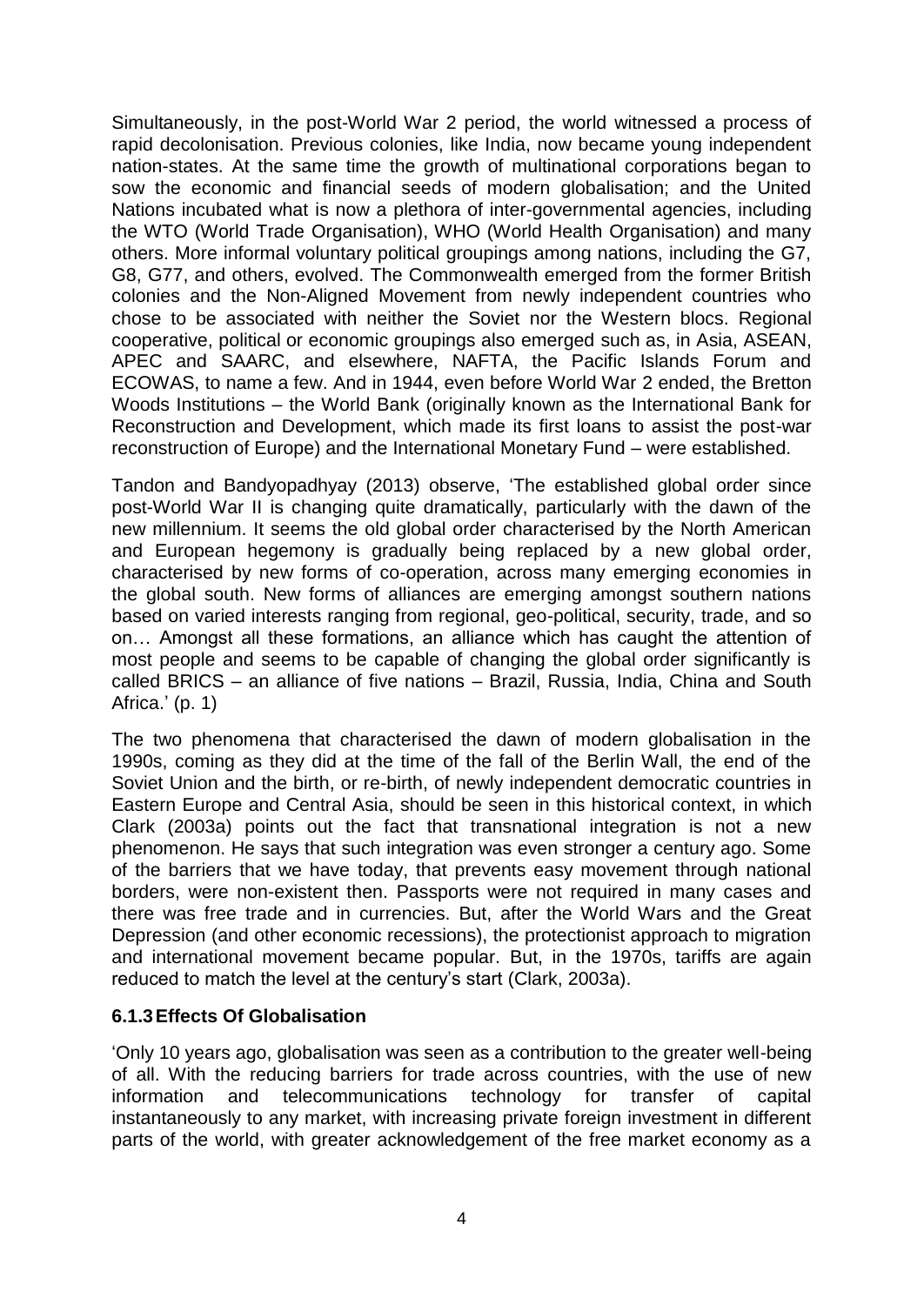driver for economic development in all societies, it was proclaimed that globalisation was the way to be' (Tandon, 2002, pp. 1-2).

## *Negative Effects*

The reality is quite different, in the view and experience of many.

- 1. The growth of the market sector through the adoption of neo-liberal economic policies, by choice in the more developed countries and enforced by the conditionalities imposed through the Bretton Woods Institutions and/or the World Trade Organisation in the case of many developing countries, have significantly reduced the powers held by national governments. These reduced powers have not only affected economic and monetary policies, but through a 'knock-on' effect, social and development policies too. To take a simple and obvious example, when water supply is no longer a public utility, but run by a private company, quite possibly a subsidiary of a corporation based in a different country, it is priced by market forces, profits made from its sale go to shareholders, and it becomes less accessible and affordable to poor people.
- 2. The parallel growth of regional trading or economic blocs such as those mentioned earlier have further reduced national government powers. At the same time there are many inconsistencies and even conflicts – global WTO multi-lateral agreements are often incoherent with regional and bi-lateral trade agreements, for example.
- 3. Where have these reduced national government powers gone? The answer is that in large measure they have gone outwards, to the market sector of the 'trinity' and mainly to the multinational corporations of that sector. They have also gone upwards to what are commonly called the institutions of 'global governance'. Let us examine these latter bodies.

While, as discussed in previous units, democracy has become weak and governance poor at the national level in many countries, at the global-level the situation is far worse. There is no world legislature. Instead, there are many different mechanisms of political decision-making which exercise governance functions in diverse domains. At the highest level of political decision-making, the United Nations has become weaker and weaker over the years. It has always been short of resources and unable to fulfil its Charter. Since the end of the Cold War, the UN General Assembly – the nearest body we have to a 'world Parliament' – has become marginalised. Multilateralism has both withered on the vine and been spurned by the most powerful nations which often act unilaterally, or in select 'clubs'. Since the 1990s, multi-lateral international agreements have been made on social, human, and environmental matters, they have come about through global conferences on various subjects, rather than in the General Assembly.

In a globalised world where trade and economics are the driving forces, the decision-making power rests with such bodies as the WTO, IMF and World Bank. But in them, there is no democracy. Decisions that affect the entire globe are made through power-sharing or voting arrangements that give the poorer countries virtually neither. The reality is that, as far as power and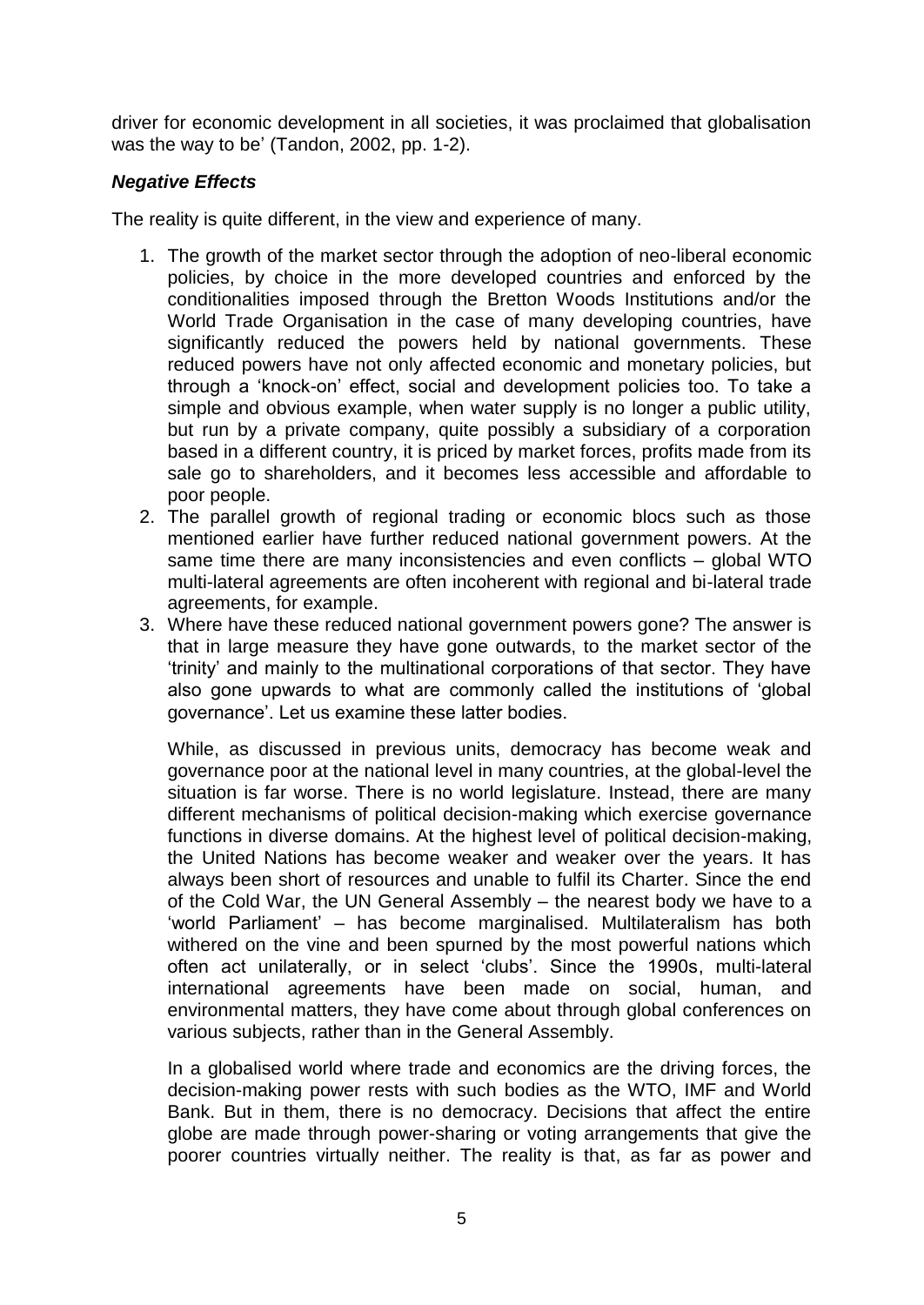decision-making are concerned, the rich and powerful nations are dominant. They comprise what passes for a 'world legislature'.

We can also note that there is no single, coherent, world executive: each of the many global (not to mention regional) institutions has its own executive. The global executive has become a network of inconsistent, poorly coordinated, and complex bureaucracies.

The international mechanisms for the enforcement of justice are weak and inadequate. Established as early as 1945, the International Court of Justice has no means to enforce its judgments and rulings; and the International Criminal Court suffers from the fact that not all countries have agreed to abide by its jurisdiction.

- 4. As national governments have lost power to the emerging institutions of global governance, it follows that citizen control and influence over national governments diminished in the process.
- 5. The economic benefits of globalisation are spread unevenly. It has fostered the growth of the global middle classes (with new members of the class in the elite of developing countries joining their more long-standing counterparts in the North), but as with all 'trickle down' economic theories, little of the newfound wealth appears to be reaching the poorer sections of society. As a UN recent report puts it (UN- Habitat, 2003):

'The cyclical nature of capitalism, increased demand for skilled versus unskilled labour, and the negative effects of globalisation – in particular global economic booms and busts that ratchet up inequality and distribute new wealth unevenly – contribute to the enormous growth of slums' (p. 1).

The IFG acknowledges that the greatest voice against present-day neo-liberal globalisation has been the voices of the people and the citizen movements that we have witnessed on an international scale. This re-asserts the fact that the benefits of globalisation has only reached a few elite populations and skipped most of them who really need it.

6. Sixth, an inevitable outcome of ICT in particular is what has been called the 'homogenisation of global culture'. Western (and principally American) images and brands and their associated language, mores and morals have become dominant across the world, propagated through the Internet and satellite television. As a result, the highly heterogeneous cultures that exist around the world are being steadily eroded.

#### *Positive Effects*

Other observers of globalisation, who view it more positively, respond to the kind of critique set out above by pointing out that:

- The percentage of people in developing countries living below US\$1 (adjusted for inflation and purchasing power) per day has halved over the past twenty years;
- Life expectancy has almost doubled in the developing world since [World War 2](http://en.wikipedia.org/wiki/World_War_II) and is starting to close the gap with the developed world where the improvement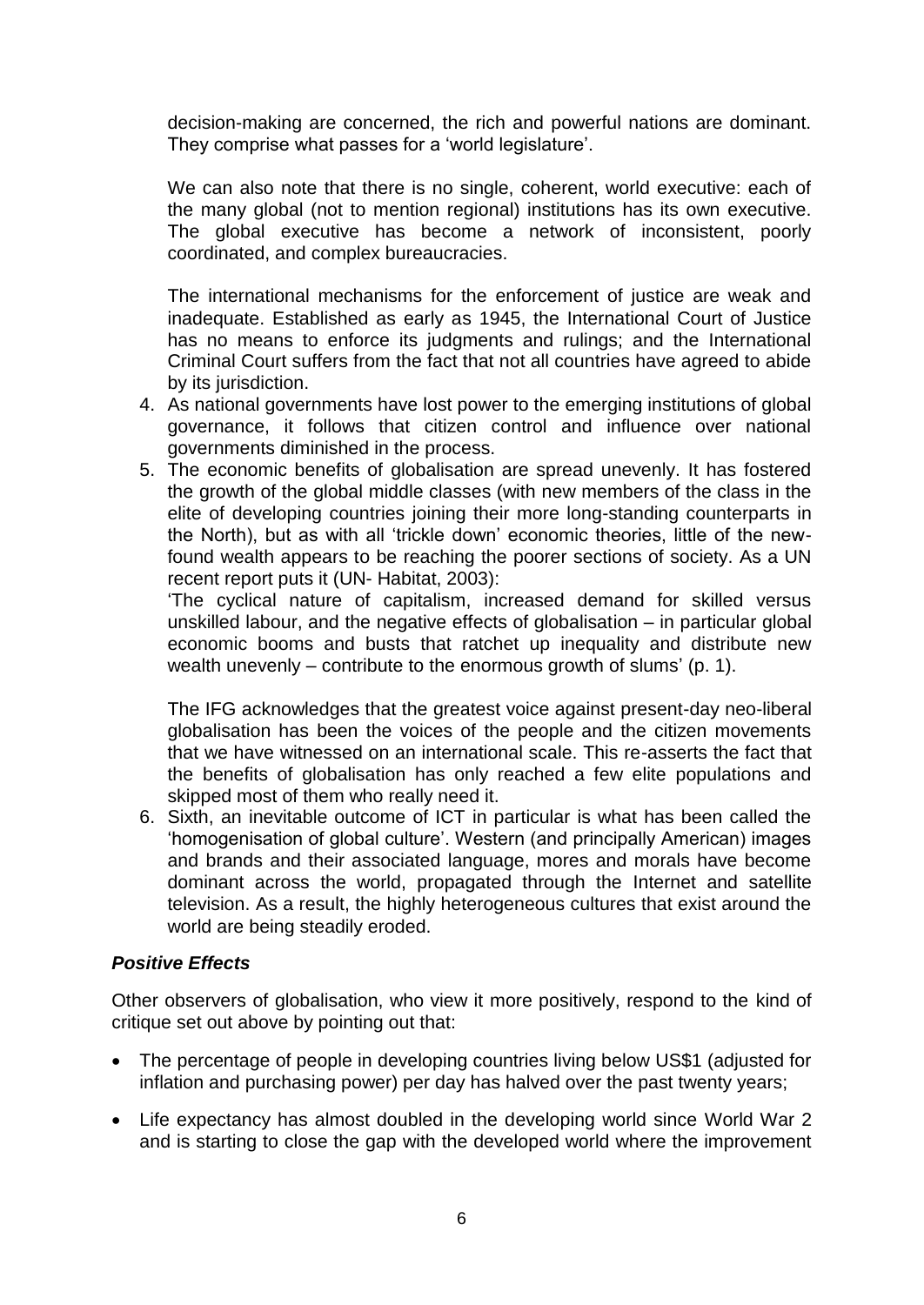has been smaller. [Child mortality](http://en.wikipedia.org/wiki/Child_mortality) has decreased in every developing region of the world. [Income inequality](http://en.wikipedia.org/wiki/Income_inequality) for the world as a whole is also diminishing

- Democracy has increased dramatically from almost no nation with [universal](http://en.wikipedia.org/wiki/Universal_suffrage)  [suffrage](http://en.wikipedia.org/wiki/Universal_suffrage) in [1900](http://en.wikipedia.org/wiki/1900) to 62.5 percent of all nations in [2000](http://en.wikipedia.org/wiki/2000)
- The proportion of the world's population living in countries where per capita food supplies are less than 9,200 kilojoules per day decreased from 56 percent in the mid[-1960s](http://en.wikipedia.org/wiki/1960s) to below 10 percent by the [1990s](http://en.wikipedia.org/wiki/1990s)
- Between [1950](http://en.wikipedia.org/wiki/1950) and [1999,](http://en.wikipedia.org/wiki/1999) global literacy increased from 52 percent to 81 percent of the world's adult population. Female literacy as a percentage of male literacy increased from 59 percent in [1970](http://en.wikipedia.org/wiki/1970) to 80 percent in 2000
- The percentage of children in the labour force has fallen from 24 percent in 1960 to 10 percent in 2000
- There are similar trends for access to or ownership of electric power, cars, radios, and telephones per capita, as well as of the proportion of the population with access to clean water.

It is acknowledged, however, that some of these improvements may not be due to globalisation or may have been achieved in spite of it.

Recent years have also seen the emergence of a plethora of global problems that defy treatment and cure by any other means than multi-lateral ones. These include poverty and HIV/AIDS, as well as:

'…issues of human security, environmental sustainability, capital flight and human migration… The causes and solutions of these lie beyond the immediate boundaries within nation-States… There are multiple examples of issues (pollution, destruction of the ozone layer, global warming, greenhouse gas effects) affecting the ecological balance of our universe. Likewise, rapid, unaccountable and large volumes of capital flow significantly affect the valuation of companies and currencies, and it has become increasingly evident since the 1997 East Asia crisis. Human migration across countries and regions is a historical phenomenon carried out over centuries and millenniums, but in the present context, movements of people across nationstates, through both illegal and legal channels, both for employment and human rights reasons, has acquired a complex meaning, defying simple solutions…' (Tandon, 2002, p. 4).

These solutions and actions based on them can only come from multi-lateral commitments and action on a truly global scale. While it is easy to be critical of such commitments as the Millennium Development Goals (MDGs) and of the faltering international steps thus far taken as regards HIV/AIDS, and while commitments such as the Kyoto protocols on greenhouse gases have yet to be globally endorsed, at least they represent signs that globalised efforts are emerging. This can only be regarded as a positive effect of globalisation. Much of the credit for this must go to civil society, the impact of globalisation on which is discussed in detail in Section 6.2.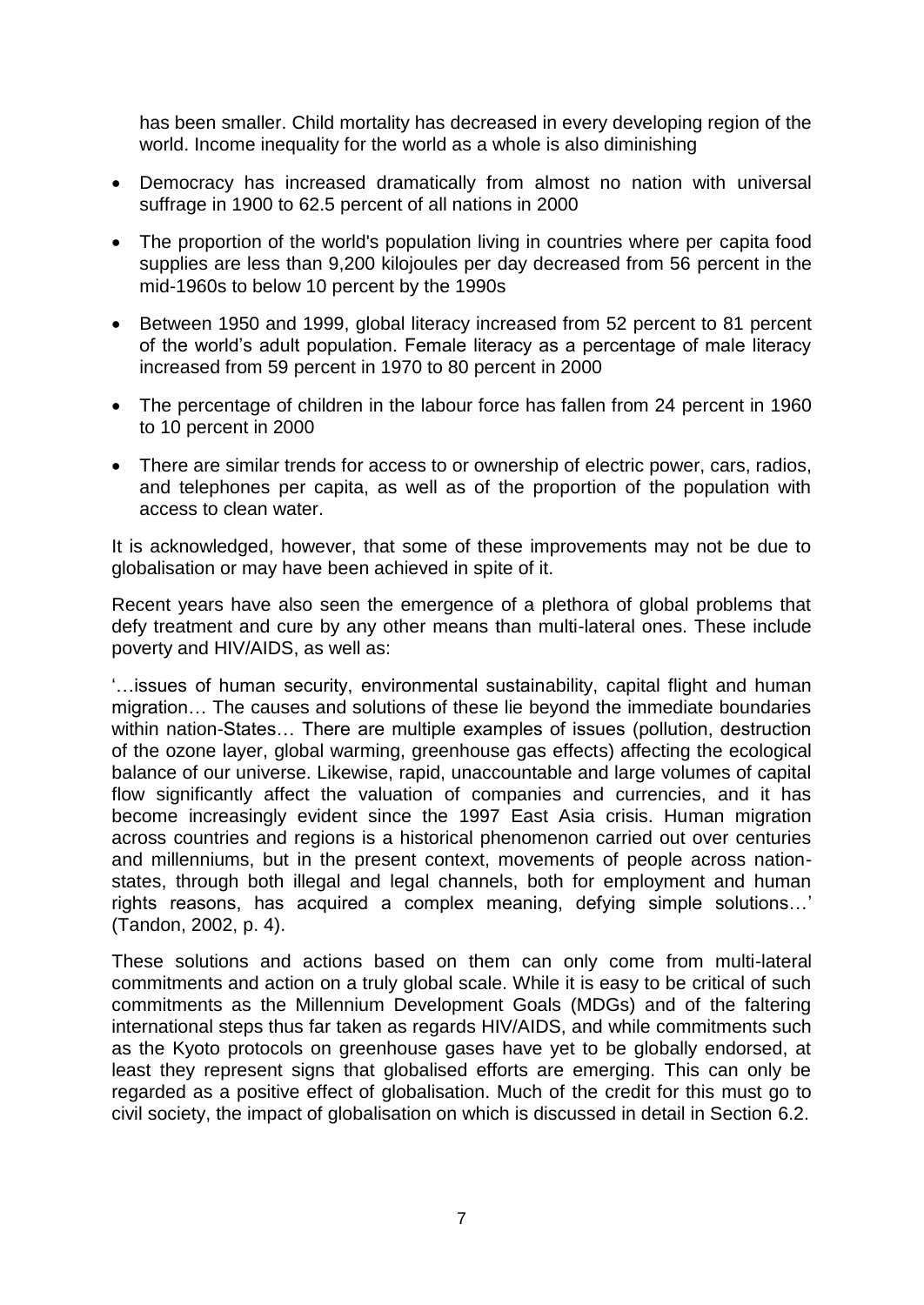#### **6.1.4 9/11 – A New Manifestation Of Globalisation**

The events of September 11, 2001 gave a new face to terrorism – globalised terrorism. The subsequent events, and in particular the wars in Afghanistan and against Iraq may have defeated the Taliban and toppled Saddam Hussein, but little else has changed. Neither the perpetrators of terrorism (not just that seen on 9/11 but in many other places and forms since then) have been arrested, nor, more pertinently, the sources and roots of local and global terrorism have been adequately analysed and addressed. As Tandon notes: 'By giving terrorism a face, it has taken away the critique from everywhere else. The conditions and forces which unleash terrorism continue to remain masked elsewhere' (Tandon, 2002, p. 3).

Here again we see a global phenomenon – terrorism – crying out for a truly multilateral, globalised understanding and approach. In contrast, however, to the globalised responses to poverty, HIV/AIDS and other phenomena that have been mentioned above, this is not happening. Instead, a self-selected group of powerful nations are dealing with the problem in ways that they alone see fit, ways that seem at best to be having little effect and at worst exacerbating the problem.

#### **6.1.5Current Views Of Globalisation**

Where then do people stand now on globalisation? According to economists Said and Desai (2003, p. 66), there are five 'camps' with differing viewpoints:

'**Supporters** believe that globalisation and global capitalism are the only way to combat poverty and totalitarianism and should therefore be embraced wholeheartedly by all and sundry. **Reformers** believe there is more to globalisation than capitalism. The State, according to them, is not eroded but transformed, working under new constraints of 'overlapping sovereignties'. They do not believe that globalisation could or should be reversed; instead they call for it to be humanised. **Alternatives** reject the entire conceptual framework and are more concerned with carving out spaces where alternative paradigms can co-exist. Over the past years (since 2000) due to the resurgence of a new group we call the **Regressive** and the weakening of the Reformers, many activists are being pushed into **Isolationist** positions…'.

Even the United States Central Intelligence Agency (CIA) commented, as long ago as 2000, and it is significant that this observation was therefore made well before 9/11 occurred, that globalisation creates:

'……an even wider gap between regional winners and losers than exists today. [Its] evolution will be rocky, marked by chronic volatility and a widening economic divide…deepening economic stagnation, political instability, and cultural alienation. [It] will foster political, ethnic, ideological, and religious extremism, along with the violence that often accompanies it' (CIA, 2000).

The views of Vandana Shiva of the IFG (2005) are very similar:

'…corporate globalisation is a project for polarising and dividing people – along axis of class and economic inequality, axis of religion and culture, axis of gender, axis of geographies and regions. Never before in human history has the gap between those who labour and those who accumulate wealth without labour been greater. Never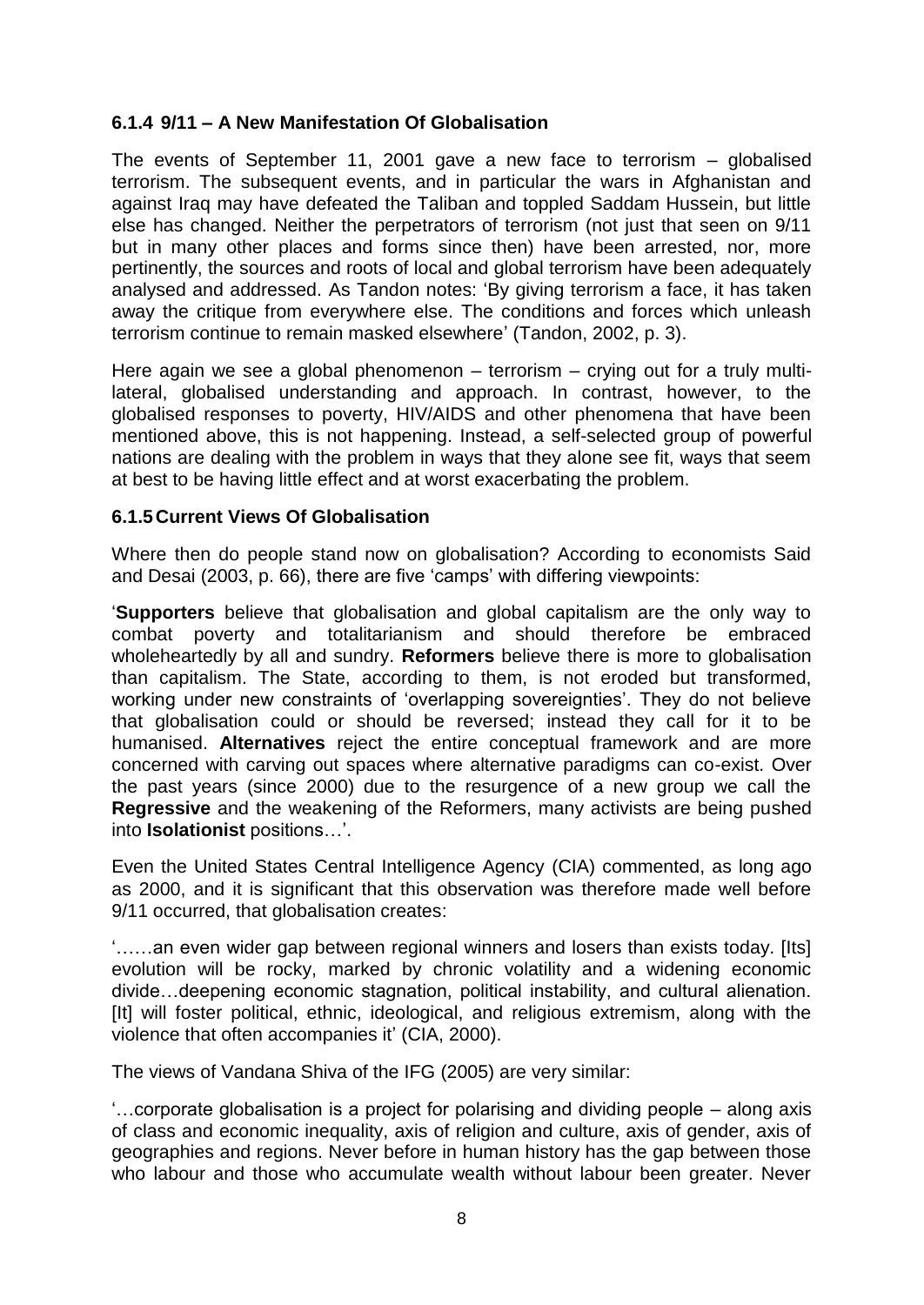before has hate between cultures been so global. Never before has there been a global convergence of three violent trends - the violence of primitive accumulation for wealth creation, the violence of 'culture wars', and the violence of militarised warfare' (p. 1)

Finally, we can note that even some pro-capitalists are critical of the World Bank and the IMF, arguing that they are corrupt bureaucracies controlled and financed by states, not corporations, and have given loans to dictators who never carried out promised reforms, instead leaving others to pay the debts later. This view thus sees globalisation as too little capitalism, rather than too much!

#### **THINK TANK**

Think about the impact of globalisation carefully and make a list of the 'benefits' of globalisation, not to yourself, but, say, to a character you can pick from the following list (do this for more than one if you like):

- A woman from a village
- A farmer
- A young university graduate
- The owner/manager of a small company producing craft goods for export
- Or invent a character of your own!

#### **THINK TANK**

Ask someone from an older generation – one of your parents, or of a friend, perhaps, or if you want to be really bold, someone from entirely outside your circle of friends and acquaintances or colleagues – if they would be willing to have a 30-minute discussion with you. Ideally the person should be 45-55 years old.

Tell the person you select, "I want your views and experiences of globalisation,". If s/he asks what you mean by globalisation, explain, and add that you want specifically to find out the person's views on what features of his/her life have changed, for better or worse, over the past 20 years as a result of globalisation.

Structure the discussion – but don't be too bound by this if it is more appropriate to be very informal – so as to be able to complete the table below. Once you have done the first three columns, go through it and add the fourth column, and in it, note whether the change was in your view not due to globalisation, partly due to it, or wholly due to it.

| <b>Feature</b> | How changed | For better or<br>worse | Due to<br>globalisation |
|----------------|-------------|------------------------|-------------------------|
|                |             |                        |                         |
|                |             |                        |                         |
|                |             |                        |                         |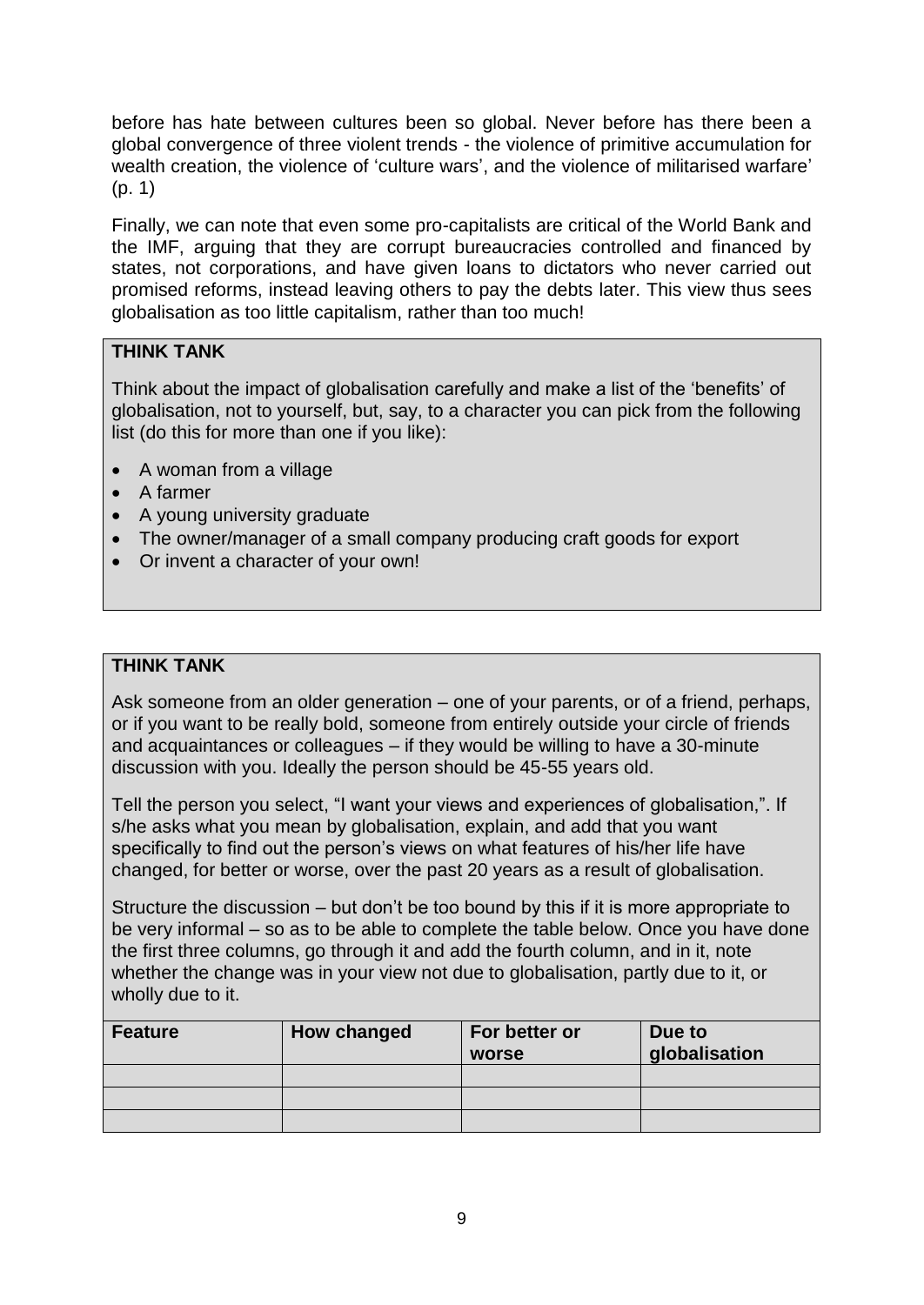# **6.2 The Effects Of Globalisation On Civil Society**

#### **6.2.1 Domestic Civil Society**

In the face of the trends and effects of globalisation set out in the previous section, let us now look at what their impacts have been on civil society.

To begin to answer this question it is worth briefly restating in summary form some of the effects that have been mentioned in Section 1:

- Growth of the market sector
- Reduced powers of national governments
- Citizens' power over national governments reduced
- Benefits of globalisation not accessible to majority of excluded populations
- Rise in political, ethnic and religious extremism and the violence that accompanies it
- Lack of democracy in institutions of global governance

While the effect on civil society varies from country to country, a number of general impacts on civil society at the domestic or national levels are apparent. This time, let us begin with the positive ones.

#### *Positive Effects*

First, civil society has in general gained greater recognition and visibility as an essential player in addressing a variety of societal needs and problems – its distinctiveness and importance in the trinity of sectors/actors has become clearer. While civil society–government interaction remains problematic in many countries, as we have seen in earlier units, as governments have been forced by the structural adjustment conditionalities of the Bretton Woods Institutions to 'downsize' their bureaucracies and social/development programmes, they have been forced to rely to a greater extent on CSOs to deliver the needed services. In part, this accounts for this positive (albeit perhaps over-optimistic) view from the head of the long-standing comprehensive international research project being undertaken by Johns Hopkins University in the United States that we referred to in Unit 1.

As Salamon, Sokolowski and List (2003) observe, there seems to be a 'global associational revolution' underway. This is reflected in the sudden rise of organised, private voluntary activity in most parts of the world. They state that the rise of CSOs in virtually all parts of the world in the  $20<sup>th</sup>$  and early  $21<sup>st</sup>$  centuries, is historically as significant as the rise of the nation-state in the late  $19<sup>th</sup>$  and early  $20<sup>th</sup>$  centuries.

The project reports that in financial terms the service-delivery function of CSOs accounts for nearly two-thirds of its income in the 22 countries that have generated data for the study.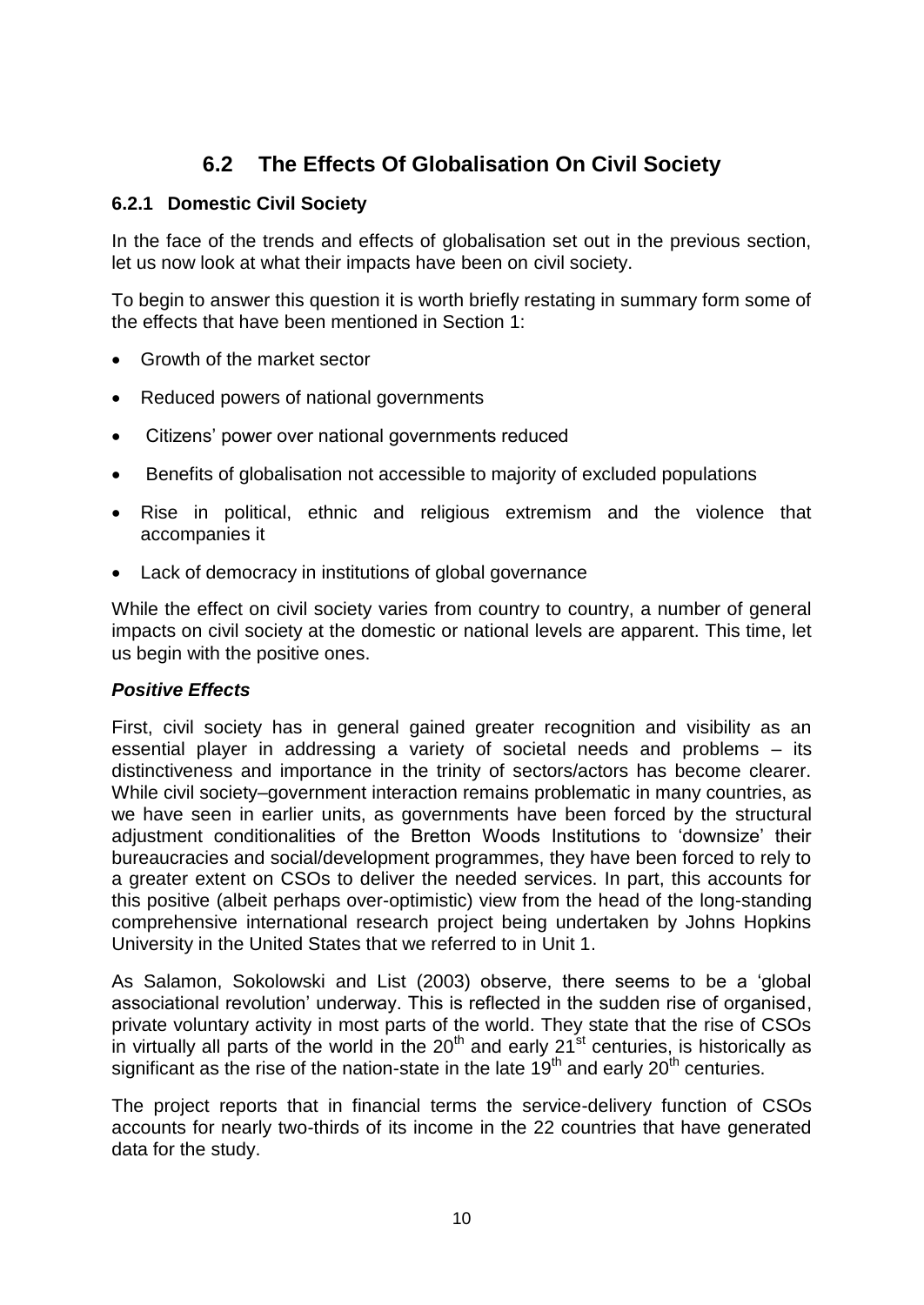But other factors among those summarised above have also undoubtedly contributed to civil society growth, including stubborn or increasing poverty, marginalisation and exclusion, and the increasing phenomena of ethnic, religious and ideological extremism and violence. CSOs, seeing both the state and the international community either unwilling or unable to do anything about them, have not been afraid to step in to the gap. Or in other words, globalisation has not just brought new needs to which civil society has responded, but impelled new actions in new fields by civil society.

Second, therefore, as well as seeing quantitative growth in response to government retreat from social and development programmes and services, CSOs have changed qualitatively as well, in response to other aspects of globalisation. As well as ensuring access to public services, there is an increasing trend for civil society to engage with the consequences of the activities and growth of the market sector. The growth of the consumer movement is one such manifestation. The promotion of the human rights of all without discrimination has become another 'growth area' for CSOs.

Third, the alarming 'democratic deficit' in the processes and institutions of global governance (it would perhaps be more accurate to describe this as a 'democratic non-existence') has brought the nature of democracy and governance in their own backyards to the attention and action of CSOs – within their own organisations, in the communities they serve and in their own countries. Activities related to democracy and governance have, therefore, become another field of quantitative and qualitative growth among NGOs.

Fourth, globalisation has given hugely increased credibility, and in consequence impact, to what were formerly disaggregated local campaigns and causes. Opposition to dam construction by civil society in India is a good example of this. People and organisations concerned with the same issue in different countries and domestic environments have both contributed to global knowledge and solidarity, and gained from it. The same is the case with social movements, where the same two-way effects can clearly be seen: previously isolated social movements in different countries have, through globalisation, come together, again both contributing to global social movements and gaining strength and credibility at the domestic level from them. One example of this – Shack/Slum Dwellers International – is given in the following section.

Fifth, while for both the public and private sectors, globalisation has, as we have seen, largely been a 'top-down' process, whereby decisions made at the top impact, for good or bad, on those below, with civil society, the process has been very different. As noted above, it has been much more of a two-way process, with the global being informed by the local as well as vice-versa. This is clearly apparent in two of the international projects referred to in earlier Units of this course, both instigated by the Commonwealth Foundation:

 The Foundation's report 'Non-Governmental Organisations: Guidelines for Good Policy and Practice', extracts of which were used in unit 1, was the result of the gathering of knowledge and experience about NGO practices and NGO– government relationships across more than 50 countries of the Commonwealth.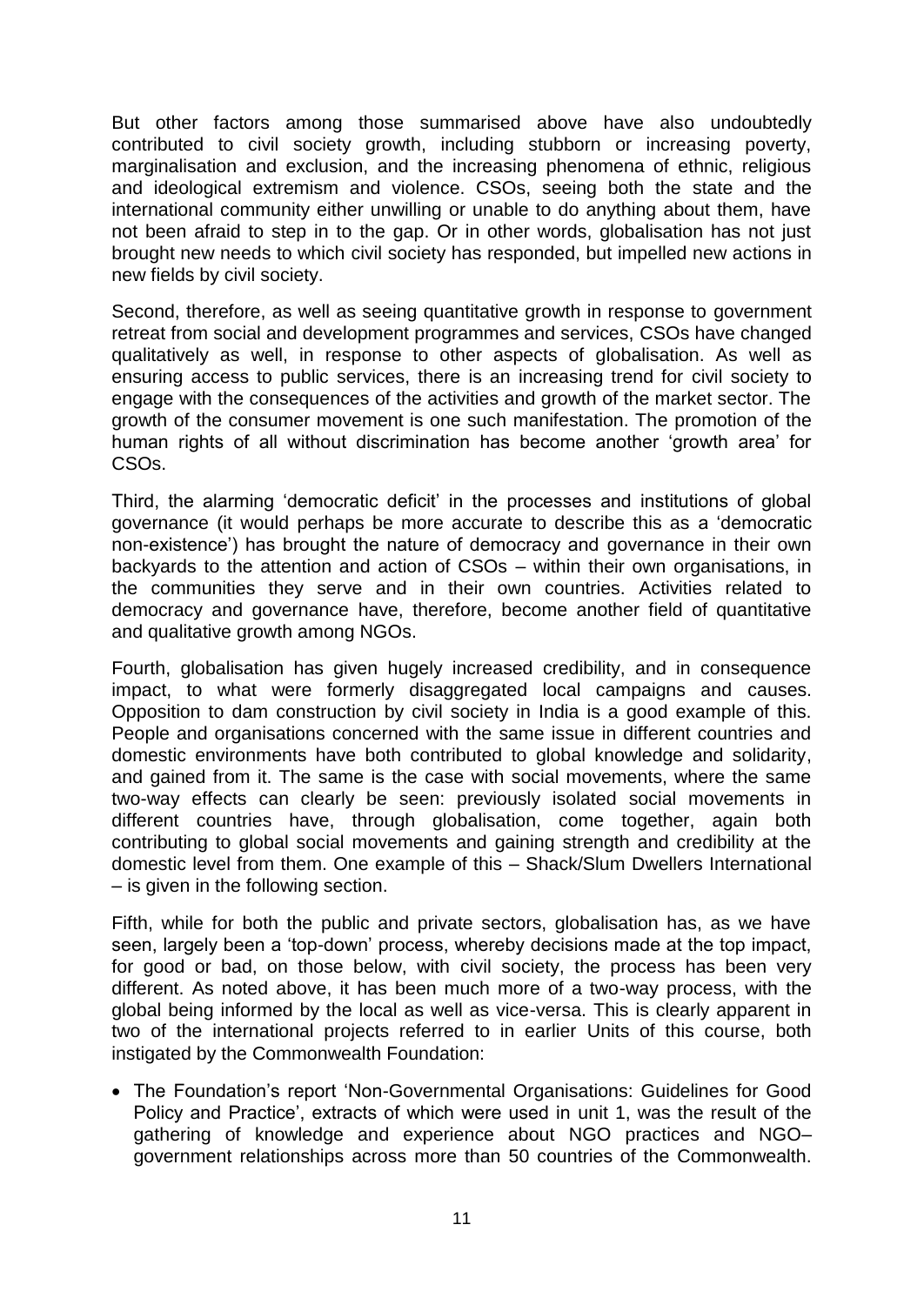Or in other words, the approach was that of using local knowledge to inform global policy.

 The Foundation's project to gather the views of 10,000 ordinary citizens about societal and governmental functioning, which led to a number of outputs, including 'Reviving Democracy', extracts of which have been used in a number of earlier units of this course, was even more 'bottom-up' in its nature, using not just 'local knowledge' to inform global understanding, but hearing the voices of individual citizens.

Sixth, regularly stimulated and invigorated by the global gatherings of civil society, such as the World Social Forum (see next section), domestic CSOs have both stimulated and been informed by the greater use of communication and informationsharing through the Internet.

Seventh, globalisation has made domestic CSOs give greater recognition to the importance of coalition-building and networking to give greater strength and credibility to their advocacy work at the national level (as discussed in Unit 5) and to pay greater attention to their legitimacy and accountability (as also discussed in Unit 5). More and more, CSOs do not just 'Think Global, Act Local' but think and act at both levels.

#### *Negative Effects*

Three negative effects on domestic civil society are clearly evident.

First, on the roles played by civil society and CSOs in development:

'A little over six decades after its 'invention' by the then American president, the 'paradigm of development' is almost extinct. This paradigm implied external technical and financial inputs to 'develop' a community, in accordance with Western standards. Official Development Assistance (ODA) (from richer countries to poorer ones) was seen as a vehicle to accomplish that. There is now a well-established pattern of decline in ODA, far below the UN standard of 0.7% of GDP… ODA as a vehicle for improving the lives of people in southern societies is almost a failed experiment… There is an increasing consensus on using Poverty Reduction Strategy Plans (PRSPs) as basic strategies of accomplishing the MDGs. Occasionally there appears to be some concerted attempt to revive development, but the bulk of the effort of the last decade has centred around dealing with countries facing conflicts internally and trans-border. In some significant way, the limits to 'enlightened self-interest' have reached among the rich of the world. Growing problems in their own backyards, continued conflicts within and across countries and large scale mismanagement of resources (including corruption) in the ODA recipient countries have created a sense of suspicion among the ruling elites of the North, (where) there is now less interest, despite rhetoric to the contrary, in contributing resources or even attention, to the well-being of 'distant others'…' (Tandon, 2002, pp. 4-6).

Second, within this overall trend, there have been others which have an impact on CSOs: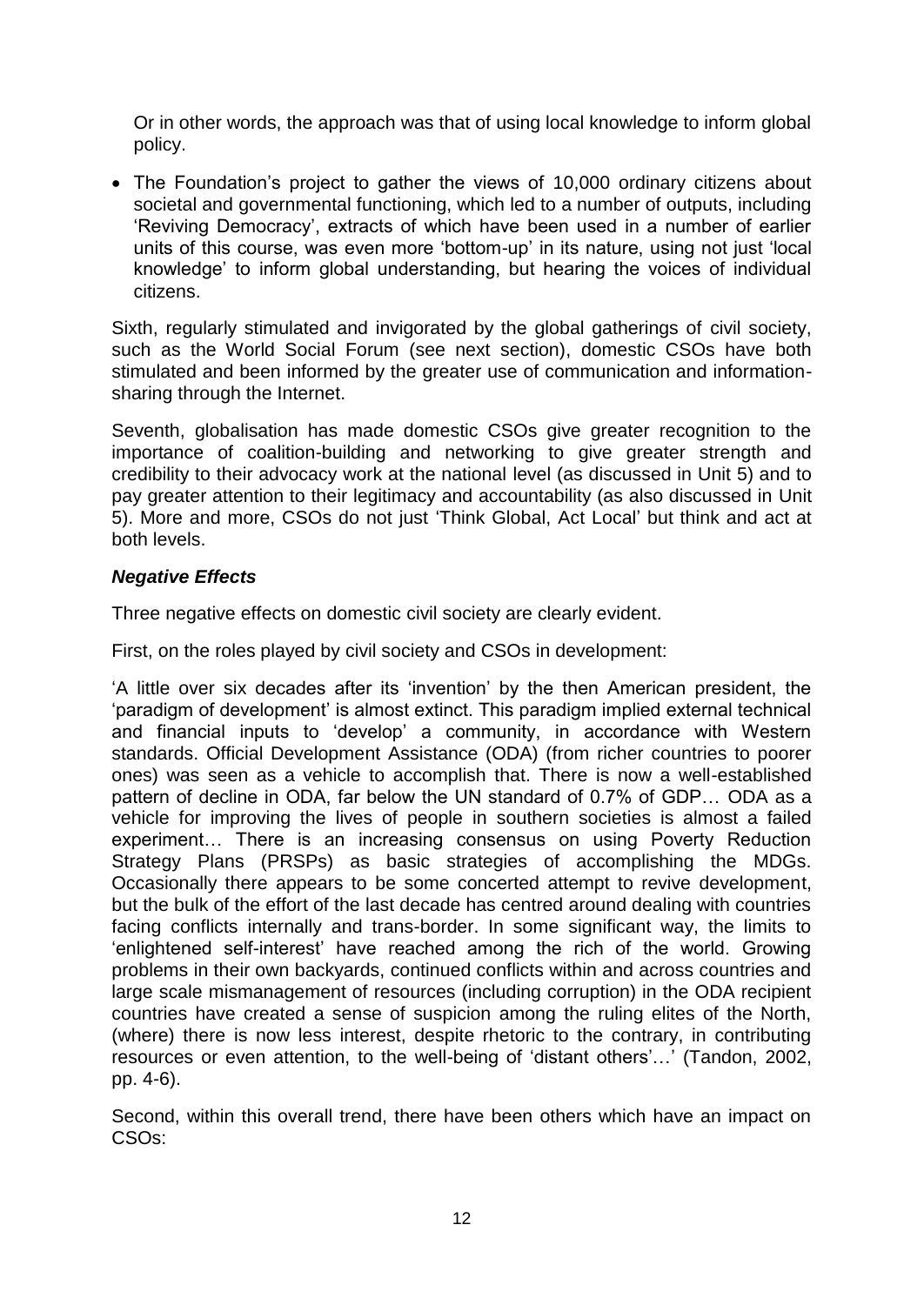- Increasingly, ODA funds come in the form of contracts (to deliver programmes and services specified by the fund providers). While, as noted above, this has increased CSO incomes, it has made aid-recipient governments and CSOs contractors rather than grant recipients
- Since 9/11, not only have the general rights and freedoms which are needed for civil society to function been reduced by the responses of many governments to global terrorism, but such responses have also been characterised by shifts in resource priorities, and these shifts have also adversely affected many CSOs

Third, new ideas and practices within or affecting civil society developed in the countries of the North, such as corporate social responsibility and government-civil society 'compacts' (as discussed in Unit 2) are being deemed by some as approaches that should be adopted in the countries of the South, regardless of their relevance to domestic conditions and cultures.

#### *Differential Effects*

We saw in Unit 5 how the capacities needed by any particular CSO depend very much on what its purposes and functions are. The impact of globalisation on any particular organisation also varies according to its purposes and functions. Using once again the classification we set out in Unit 1, the table below attempts to show some of the differential effects.

| <b>CSO type</b>               | <b>Purpose</b>                                                                                                                              | <b>Effects of globalisation</b>                                                           |                                                                                                                                                               |
|-------------------------------|---------------------------------------------------------------------------------------------------------------------------------------------|-------------------------------------------------------------------------------------------|---------------------------------------------------------------------------------------------------------------------------------------------------------------|
|                               |                                                                                                                                             | <b>Positive</b>                                                                           | <b>Negative</b>                                                                                                                                               |
| 1. Traditional                | • Assist in<br>regulation of<br>social relations<br>of families &<br>communities<br>Governance and<br>protection of<br>natural<br>resources | • Strengthened as<br>trans-national<br>linkages<br>developed<br>through Internet,<br>etc. | • Threatened by<br>homogenisation<br>of culture<br>• Threatened by<br>globalised<br>corporations<br>exploiting natural<br>resources                           |
| 2. Religious                  | Charity, assisting<br>the poor and<br>social service                                                                                        | More involvement<br>of faith groups in<br>wider civil society                             | Greater<br>polarisation,<br>growth of<br>'extremism'<br>tendencies/<br>factions within<br>major faiths,<br>association of<br>certain faiths with<br>terrorism |
| 3. Social<br><b>Movements</b> | • Reform of<br>society,<br>initiations and                                                                                                  | • Galvanised and<br>trans-national<br>linkages                                            |                                                                                                                                                               |

#### **Table: Differential Effects On Different Types Of CSOs**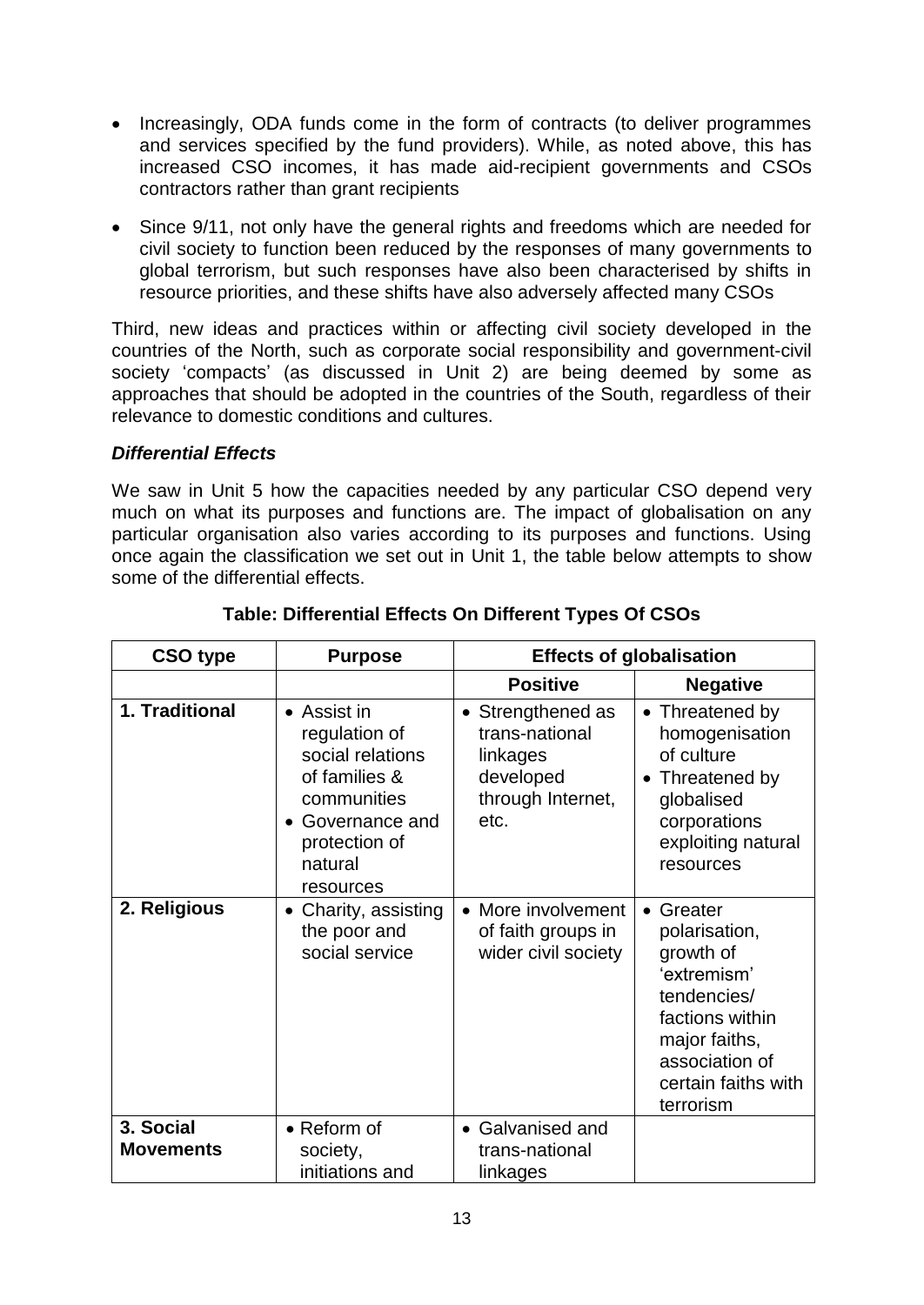|                               | governance                                                                                                                            | developed<br>between formerly<br>separate and<br>isolated local/<br>national social<br>movements                                                                                                                    |                                                                                                                        |
|-------------------------------|---------------------------------------------------------------------------------------------------------------------------------------|---------------------------------------------------------------------------------------------------------------------------------------------------------------------------------------------------------------------|------------------------------------------------------------------------------------------------------------------------|
| 4. Membership<br>associations | • Helping their<br>members                                                                                                            |                                                                                                                                                                                                                     |                                                                                                                        |
| 4a.<br>Representational       | • Represent and<br>advance<br>common<br>interests of<br>particular<br>category of<br>citizens vis à vis<br>the state;                 | • Trade unions<br>seeing<br>themselves as an<br>integral part of<br>civil society and<br>becoming more<br>involved in it<br>Strengthened as<br>trans-national<br>linkages<br>developed<br>through Internet,<br>etc. | • Weakened by<br>growth of<br>corporate<br>globalisation                                                               |
| 4b. Professional              | • To advance their<br>professional/<br>occupational<br>identity<br>Provide<br>opportunities for<br>exchange/<br>support to<br>members | Strengthened as<br>trans-national<br>linkages<br>developed<br>through Internet,<br>etc.                                                                                                                             |                                                                                                                        |
| 4c.Socio-cultural             | • Meet the social,<br>cultural<br>recreational<br>needs of their<br>members                                                           | • Strengthened as<br>trans-national<br>linkages<br>developed<br>through Internet,<br>etc.                                                                                                                           | • Threatened by<br>homogenisation<br>of culture                                                                        |
| 4d. Self-help                 | • Address<br>problems facing<br>their<br>communities<br>Some also serve<br>the needs of<br>their members                              | • Strengthened as<br>trans-national<br>linkages<br>developed<br>through Internet,<br>etc.                                                                                                                           | • Increased<br>demand for<br>services among<br>poor and<br>marginalised, yet<br>resources<br>unchanged or<br>decreased |
| 5. Intermediary               | • To advance a<br>wider societal<br>cause or broader<br>public good                                                                   | • Strengthened as<br>trans-national<br>linkages<br>developed<br>through Internet,                                                                                                                                   |                                                                                                                        |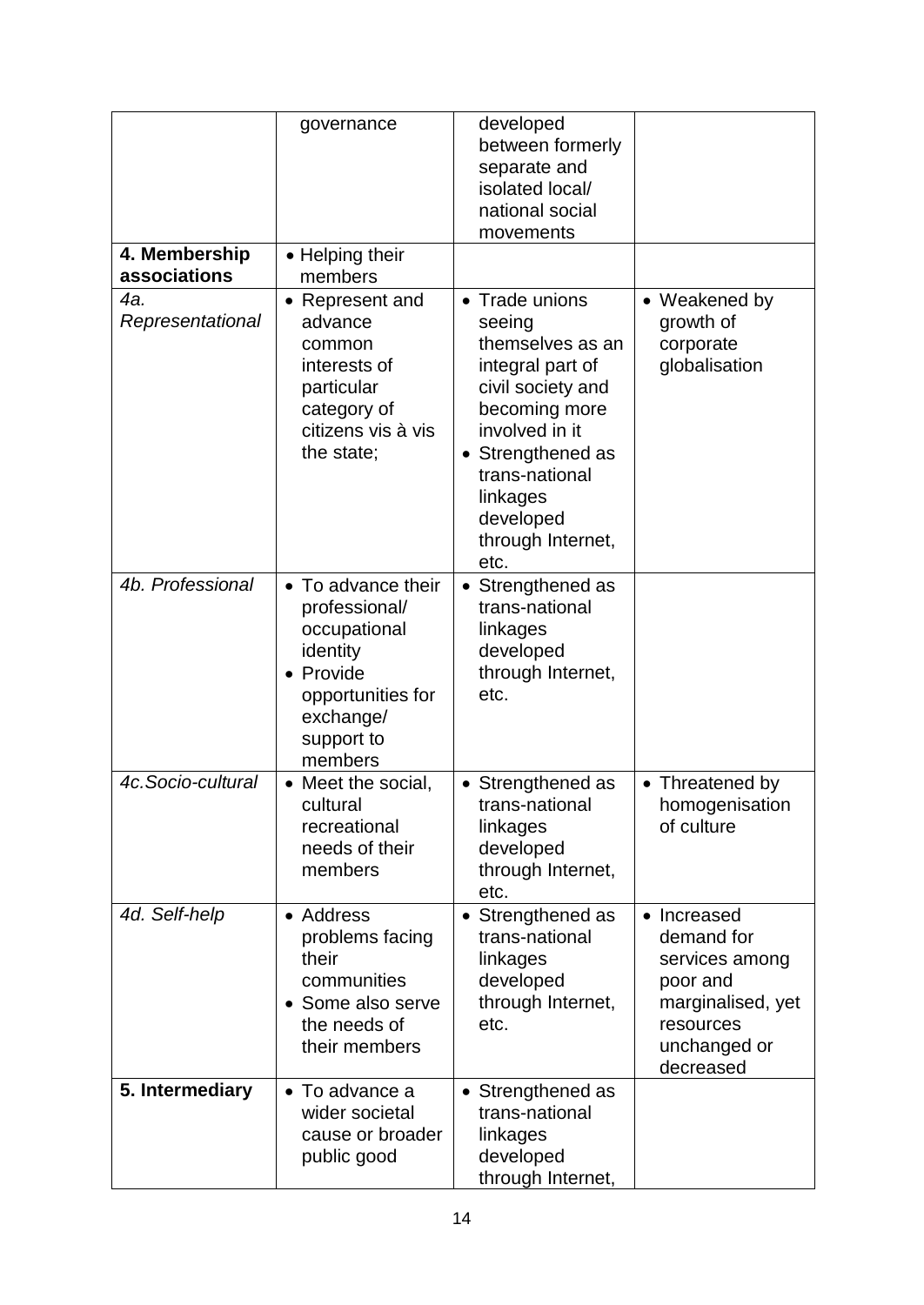|                         |                                                                                                                          | etc.                                                                                                                                                                               |                                                                                                                                                                                      |
|-------------------------|--------------------------------------------------------------------------------------------------------------------------|------------------------------------------------------------------------------------------------------------------------------------------------------------------------------------|--------------------------------------------------------------------------------------------------------------------------------------------------------------------------------------|
| 5a. Service<br>delivery | • To provide<br>services, like<br>education and<br>health care,<br>drinking water,<br>sanitation, micro-<br>credit, etc. |                                                                                                                                                                                    | • Increased<br>demand for<br>services among<br>poor and<br>marginalised<br>Increased<br>demands from<br>government on<br><b>NGOs for service</b><br>delivery, but<br>fewer resources |
| 5b. Mobilisational      | • Organise and<br>empower local<br>communities and<br>marginalised<br>sections<br>May also include<br>service delivery   | • Strengthened as<br>trans-national<br>linkages<br>developed<br>through Internet,<br>etc.<br>• Galvanised by<br>global concerns                                                    |                                                                                                                                                                                      |
| 5c. Support             | • Provide support<br>to other CBOs or<br>other<br>intermediary<br>organisations                                          | • Strengthened as<br>trans-national<br>linkages<br>developed<br>through Internet,<br>etc.                                                                                          |                                                                                                                                                                                      |
| 5d. Philanthropic       | • Provide<br>resources to<br>other CSOs                                                                                  | • Strengthened by<br>increased<br>corporate social<br>responsibility and<br>by the growth of<br>affluent middle<br>classes                                                         |                                                                                                                                                                                      |
| 5e. Advocacy            | • Advocating on a<br>particular cause                                                                                    | Strengthened as<br>$\bullet$<br>trans-national<br>linkages<br>developed<br>through Internet,<br>etc.<br>• Galvanised by<br>trans-national<br>issues and trans-<br>national working |                                                                                                                                                                                      |
| 5f. Networks            | • Extend their<br>collective voice<br>and strength                                                                       | • Strengthened as<br>trans-national<br>linkages<br>developed<br>through Internet,<br>etc.                                                                                          |                                                                                                                                                                                      |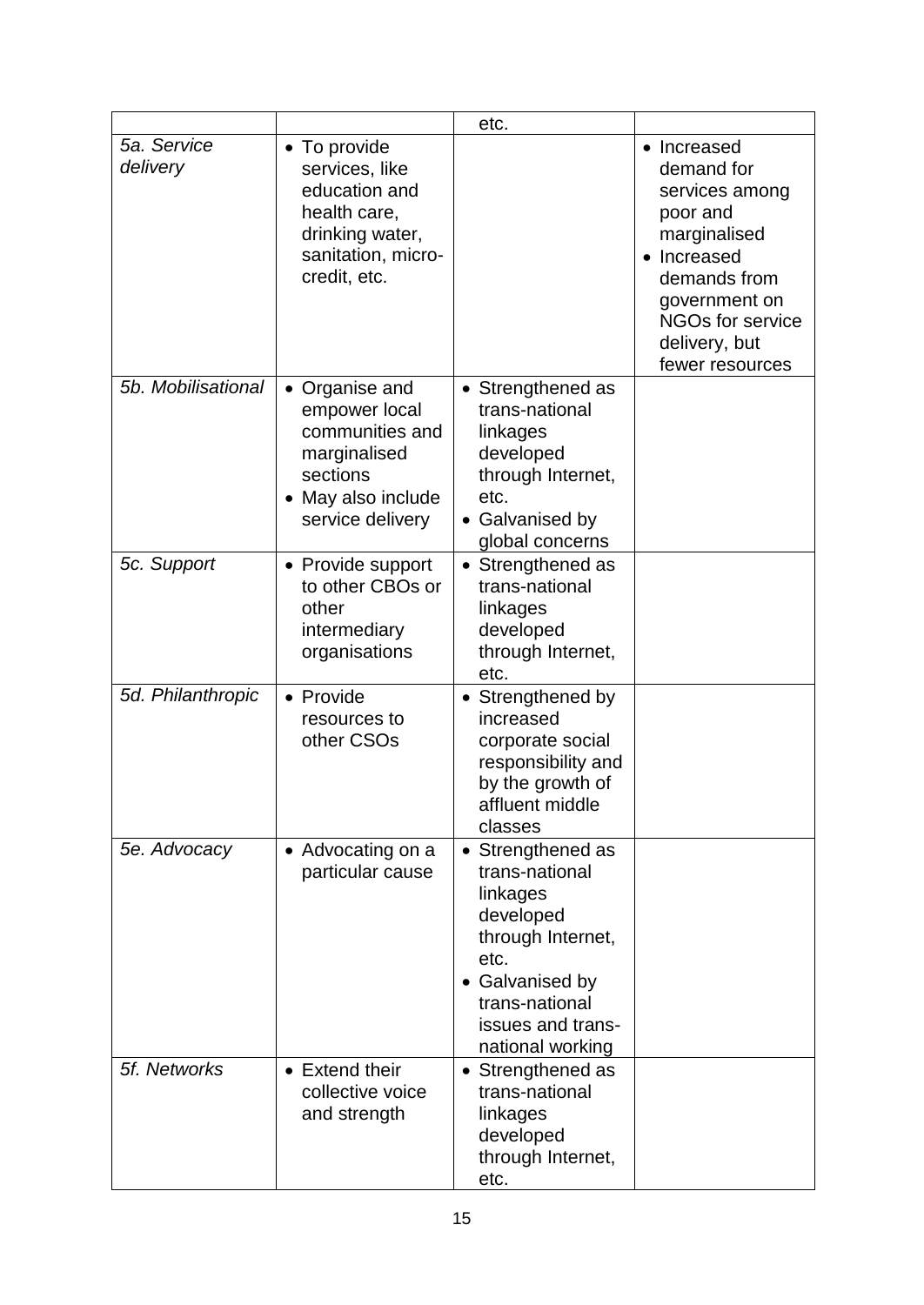## **6.2.2Global Civil Society**

Over ten years ago, soon after its establishment by a number of prominent CSO leaders, CIVICUS (The World Alliance for Citizen Participation) came forth with the opinion that the same processes that make problems global could also be the source for making their solutions global. It acknowledged the fact that the market and governance that has gone global could only be made democratic and accountable to the people through global civic action. Thus, demands for deeper democracy and human development, which have been successfully carried out in many countries, need to be taken to the international platform (CIVICUS, 1994).

More than two decades later, it is appropriate to ask: what is the current state of 'global civil society' and to what extent has this 'global citizen action', whether concerted or not, occurred?

Global civil society has six main features:

#### *(i) Infrastructure*

International NGOs (INGOs) are commonly believed to comprise the main organisational 'infrastructure' of global civil society. The top ten among them are, according to Clark (2003a), CARE, World Vision, Save the Children, Oxfam, Plan International, Medecins Sans Frontieres, WWF, Red Cross, Aproder and CIDSE. Together, these ten account for 80% of all international aid flowing to civil society. Interestingly, all of them are based in the North.

#### *(ii) Voice*

International social movements, sometimes called trans-national civil society, focused on issues of global concern, are seen to be the dominant voice of global civil society. The most visible of these movements are organised around the themes of environment, shelter, human rights, gender justice and peace. Many find specific expression through focused campaigns on matters that include nuclear nonproliferation, landmines, anti-dam struggles, women's rights, and reproductive health. Unlike the INGOs, many of the social movements have southern CSOs at their heart.

Edwards and Gaventa (2001) opine that international social movements are, in their present form, a web of networks that are present internationally. They are usually headed by INGOs although this need not be the case always.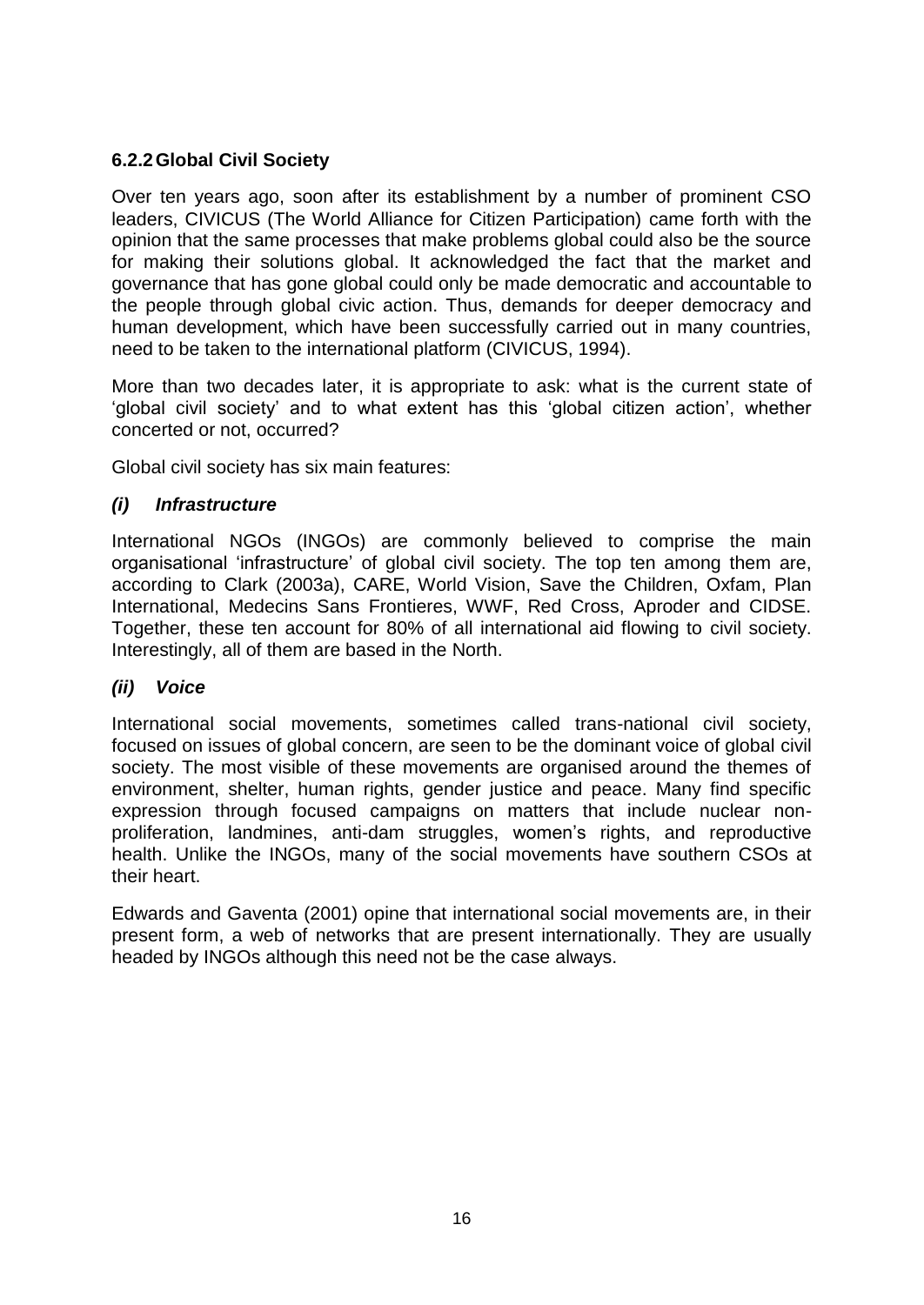#### **Illustration 1: Transnational Social Movement – Shack/Slum Dwellers International (SDI)**

In 1975, 70,000 residents of Janta Colony, Mumbai were threatened with eviction. Jockin Arputham, a local resident, took on a leadership role in the struggle that followed, and the experience also prompted him to form the National Slum Dwellers Federation of India (NSDF). In 1985, NSDF entered into a partnership with another NGO in Mumbai, the Society for the Promotion of Area Resource Centres (SPARC) that had been founded in 1984 to work with pavement dwellers. By 1986, NSDF and SPARC had established the first women's pavement organisation, *Mahila Milan*, and the three organisations worked in alliance with one another. In 1989 a new regional network, the Asian Coalition for Housing Rights, organised a regional meeting in Seoul, when 2,000 people had been evicted from their homes for the Olympic Games.

During the early 1990s this began to evolve into an international network. In 1991, NSDF was invited to South Africa and in 1994 the South African Homeless People's Federation was formed. In 1996, civil society leaders from Cambodia, India, Namibia, Nepal, South Africa, Thailand and Zimbabwe met together in South Africa. They decided to launch SDI. From the beginning the network believed that SDI's function was to strengthen local activities by creating an international movement marked by innovation and diversity, rather than to manage the activities of members. By 2004 SDI had members in 14 countries and by 2014 in 33 countries spanning Asia, Africa and South America.

Important vehicles for learning and knowledge creation within SDI are its 'community exchanges'. These take place within and between cities, across countries and regions. Through the exchanges, local groups lose their isolation and gain solidarity. In particular, CSO leaders step aside, so that the poor avoid being beneficiaries and instead become agents of change.

SDI has had considerable impact on official housing policies at city and national level and has been able to influence policies at the international level too. The World Bank has opened its tendering system beyond construction companies to NGOs and community federations. The Secure Urban Tenure Campaign was launched in 2000 by UN-Habitat with the help of SDI. SDI has suggested the idea of a venture fund for poor communities which many European bilateral donors have agreed to give resources for. This venture would fund poor communities to experiment and develop pro-poor, community-led and controlled infrastructure projects in urban areas.

mpromorning arece projects and regenements in<br>strengthens partners and also influences policy. By 2007 SDI with the support from the Bill and Melinda Gates Foundation, the Norwegian Government, Swedish International Development Cooperation Agency, Cities Alliance, Rockefeller Foundation and Sigrid Rausing Trust created a global fund called Urban Poor Fund International (UPFI). It is a SDI governed international financial facility that provides capital through member national urban poor funds to local savings collectives for undertaking housing and other urban improvement projects. The goal of UPFI is to enable the urban poor to have direct control of the capital for undertaking housing and related projects. It is assumed that UPFI capital allows federations to negotiate with potential implementing partners and leverage resources from the public and private sector. Through implementing these projects and negotiations with different actors, the federation

(Batliwala, 2004)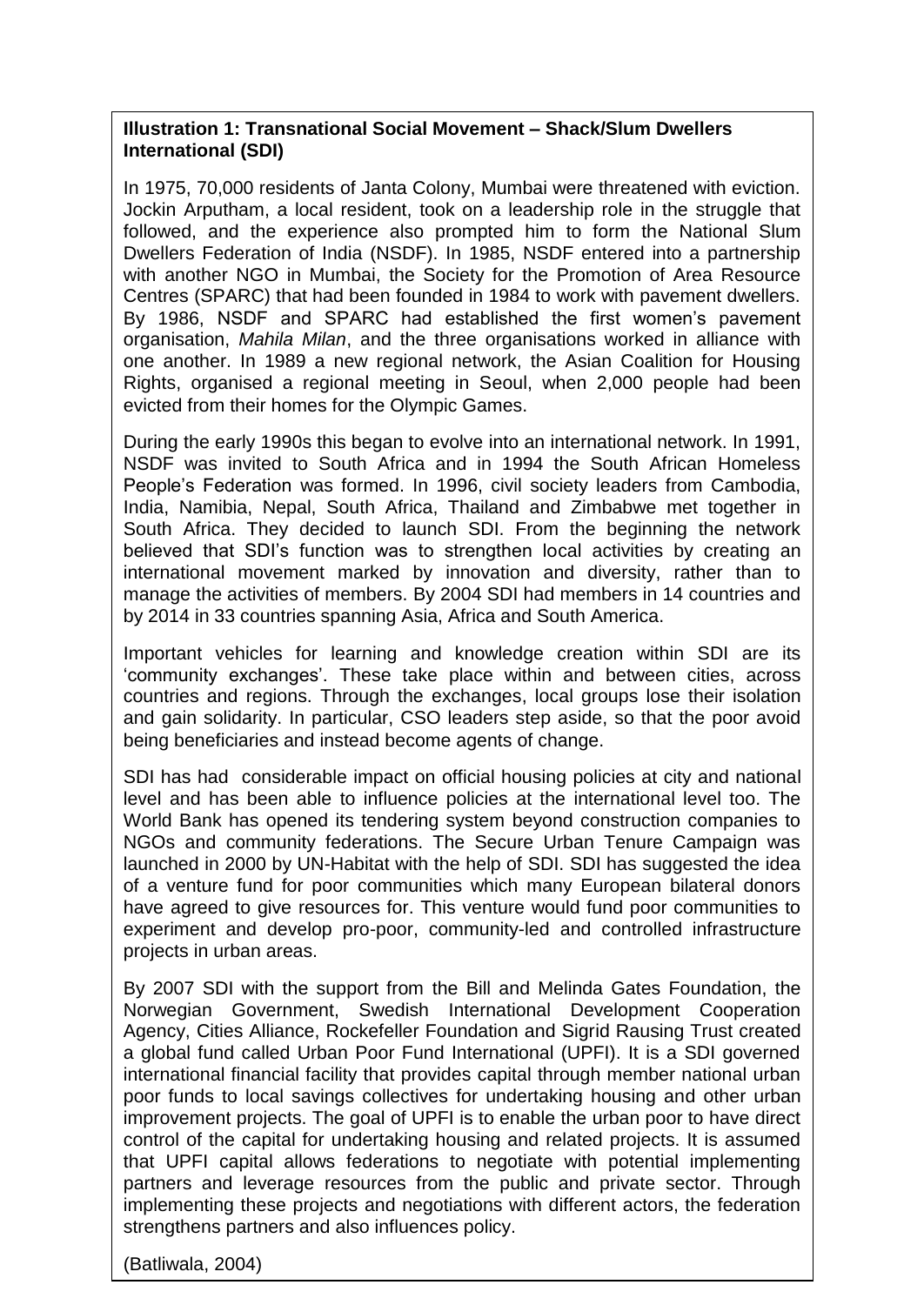#### **Illustration 2: International Network – Third World Network**

The Third World Network (TWN) is an independent, non-profit international network of organisations and individuals involved in issues relating to development, the Third World and North–South relationships.

Its objectives are to conduct research on economic, social and environmental issues pertaining to the South; to publish books and magazines; to organise and participate in seminars; and to provide a platform representing broadly southern interests and perspectives at international fora, such as UN conferences and processes.

Its recent and current activities include: the publication of the daily 'SUNS (South– North Development Monitor)' bulletin from Geneva, Switzerland, the fortnightly 'Third World Economics' and the monthly 'Third World Resurgence'; the publication of Third World Network Features; the publication of books on environment and economic issues; the organising of various seminars and workshops; and participation in international processes, such as UNCED and the World Bank–NGO Committee.

The TWN's international secretariat is based in Penang, Malaysia. It has offices in Delhi, India; Montevideo, Uruguay (for South America); Geneva; and Accra, Ghana.

The Third World Network has affiliated organisations in several Third World countries, including India, the Philippines, Thailand, Brazil, Bangladesh, Malaysia, Peru, Ethiopia, Uruguay, Mexico, Ghana, South Africa and Senegal. It also cooperates with several organisations in the North.

(TWN, 2015)

## *(iii) Public face*

A number of 'public protest initiatives' have gained visibility, particularly since those that occurred at the time of the WTO meeting in Seattle in 1999. Further protests took place at the G8 Meeting in Italy, at the World Bank/IMF spring meetings in Washington, DC, and at the WTO Ministerial Meetings in Doha and Cancun, to name but a few. This form of direct action by individuals from many countries has attracted great publicity, not necessarily positive in its nature, and has therefore come to be the public face of global civil society.

#### *(iv) Communication*

The communication mechanism of global civil society is the Internet, where its sites have been described, by Clark (2003a), with the use of the term 'dot cause'. This refers to any citizen group which works primarily through the Internet to mobilise support and promote social causes. He brings to our attention how such structures of mobilisation are very crucial for the future of social movements. 'Dot causes' play an important role in attracting new support (of mostly young citizens). They offer an ideology that largely rejects the structures of global capitalism and global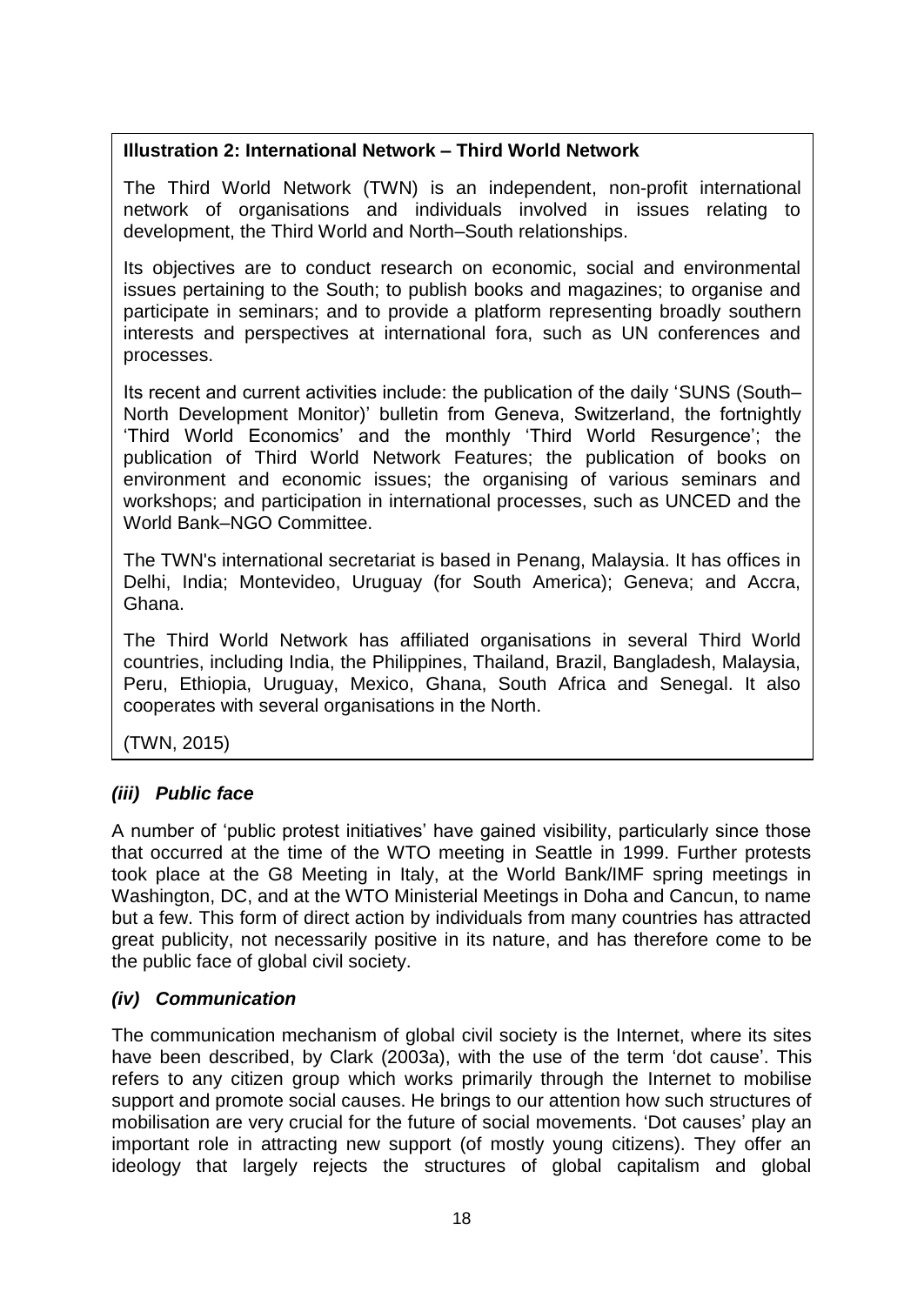governance. Networking through the Internet is extremely efficient and has the capacity of bringing together similar voices and opinions from different corners of the globe. It is also a mechanism through which traditional media is subverted and bypassed. Mobilisation for large scale events like protests and days of actions is possible through the Internet, into which individual groups of activists can plug their actions (Clark, 2003a).

The International Forum on Globalisation is a good example of website-based communication.

#### **Illustration 3: Website-based Network – The International Forum on Globalisation**

The International Forum on Globalisation (IFG) is a North–South research and educational institution composed of leading economists, scholars, civil society activists and researchers (60 organisations in 25 countries) providing analyses and critiques on the cultural, social, political and environmental impacts of economic globalisation.

Formed in 1994, the IFG came together out of shared concern that the world's corporate and political leadership was rapidly restructuring global politics and economics on a level that was as historically significant as any period since the industrial revolution. Yet there was almost no discussion or even recognition of this new 'free market', or 'neoliberal' model, or of the institutions and agreements enforcing this system – the World Trade Organisation, the International Monetary Fund, the World Bank, the North American Free Trade Agreement and other such bureaucracies. In response, the IFG began to stimulate new thinking, joint activity and public education about this rapidly rising economic paradigm.

The IFG is based in San Francisco, USA and it works through an active international board of key citizen movement leaders, a small staff team and a network of hundreds of associates representing regions throughout the world on a broad spectrum of issues. Its work is closely linked to social justice and environmental movements, providing them with critical thinking and frameworks that inform campaigns and activities 'on the ground'.

The IFG produces numerous publications; organises high-profile, large public events; hosts many issue-specific seminars; coordinates press conferences at international events; and participates in many other activities that focus on the myriad consequences of globalisation.

During the last few years, the IFG has launched a programme that focuses on alternative visions and policies to globalisation that are more just, equitable, democratic, accountable and sustainable for people and the planet.

(IFG, 2015)

#### *(v) Meeting places*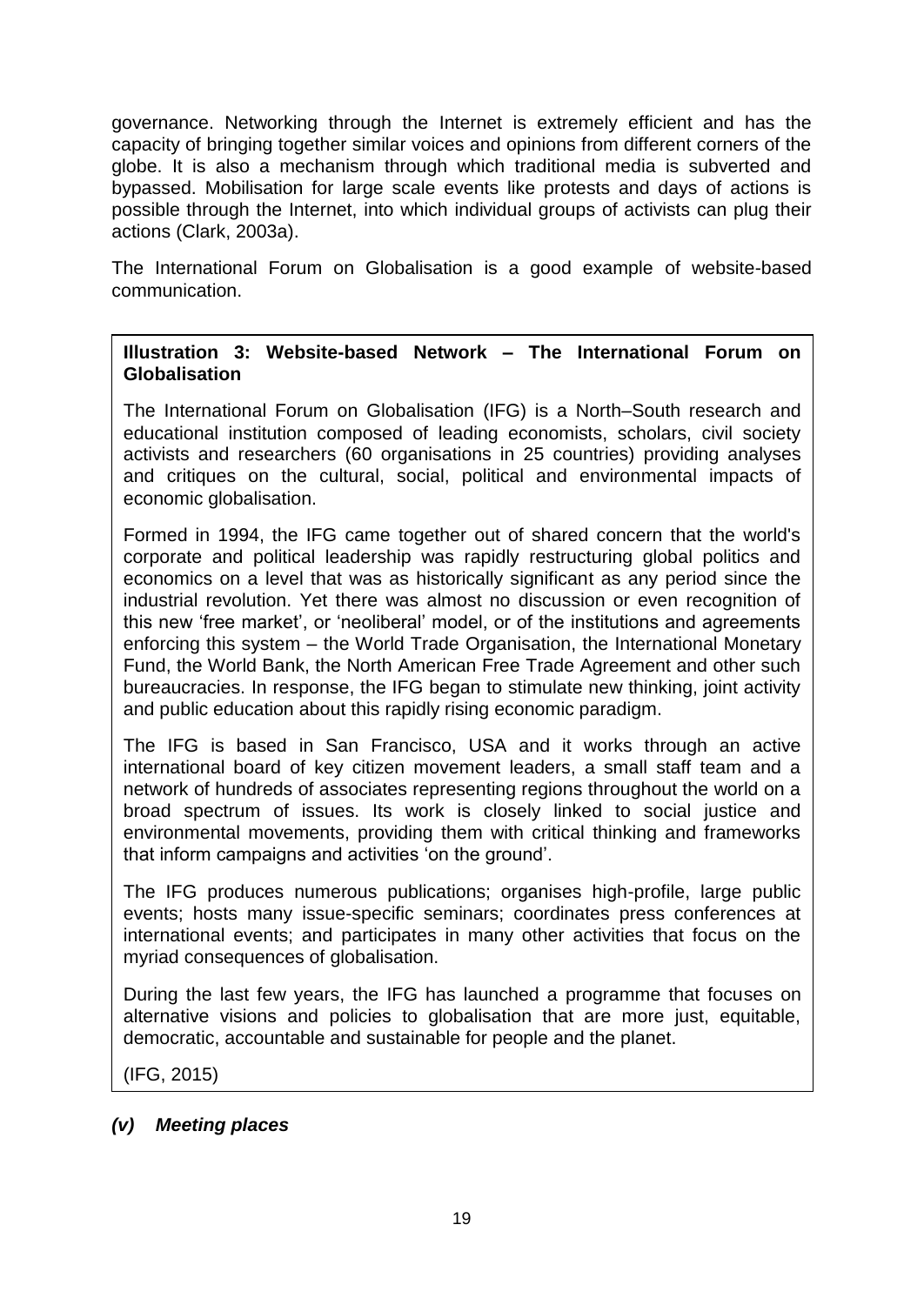The meeting places of global civil society are gatherings that take place periodically. Of particular importance is the World Social Forum (WSF), first held in 2001, and taking place every year since then. The most recent WSF was held in Tunis in 2014. Other kinds of civil society gatherings take place at the time of, and alongside, international conferences and governmental meetings, most prominently the series of major UN conferences that have taken place on various subjects during and since the early 1990s. These began with the environment conference in Rio de Janeiro in 1992, the human rights conference in Vienna in 1993, the population conference in Cairo in 1994, the first social summit in Copenhagen in 1995, the women's conference in Beijing in 1995, and the Habitat II conference in Istanbul in 1996. Since then, a number of '+5' and '+10' conferences have taken place. Said and Desai (2003) point out that there is a movement from 'parallel summits' that happen alongside meetings of governments and international organisations to global civil society gatherings that are independent. They say that such events have increased in size with 55% of them having more than 10,000 people and 8 events having demonstrations participated by more than 50,000 people. This growth in size and independence means that such gatherings have been able to better co-ordinate and articulate the economic and political aspects of development while also demanding for peace and democracy.

Here it should be noted that there are signs that the 'parallel' meetings, of officials and ministers on the one hand, and of civil society on the other, are showing signs of coming together, at least for brief periods of dialogue and discussion. For example, meetings of Commonwealth ministers as various as education, health, youth affairs, women's affairs and even finance now have dialogues with civil society representatives as part of their agenda. Before each G8 meeting, the Montreal

#### **Illustration 4: Meeting places – World Social Forum**

The World Social Forum (WSF) is not an organisation, but rather: '…an open meeting place for reflective thinking, democratic debate of ideas, formulation of proposals, free exchange of experiences and inter-linking for effective action, by groups and movements of civil society that are opposed to neo-liberalism and to domination of the world by capital and any form of imperialism, and are committed to building a society centred on the human person' (p. 1).

The WSF was created to provide an open platform to discuss strategies of resistance to the model for globalisation formulated at the annual World Economic Forum at Davos by large multinational corporations, national governments, IMF, the World Bank and the WTO, which are the foot soldiers of these corporations.

The first WSF was held in 2001 in the southern Brazilian city of Porto Alegre. It was here that the WSF's Charter of Principles was adopted to provide a framework for the forum. The annual forums in 2002 and 2003 saw the movement grow rapidly, as the WSF came to symbolise the strength of the anti-globalisation movement and became a rallying point for worldwide protest against the American invasion of Iraq. At WSF 2002, it was proposed that the next forum be held outside Brazil. This shift represents the need that the WSF process must reach out in a larger way to the African–Asian region, where two-thirds of the world's population lives. The WSF process reached a crescendo in Mumbai in January 2004, when 75,000 delegates expressed their belief that 'Another World Is Possible'. Since 2001, a total of 14 Forums have been organised; the last one was organised in Tunis.

(WSF, 2006)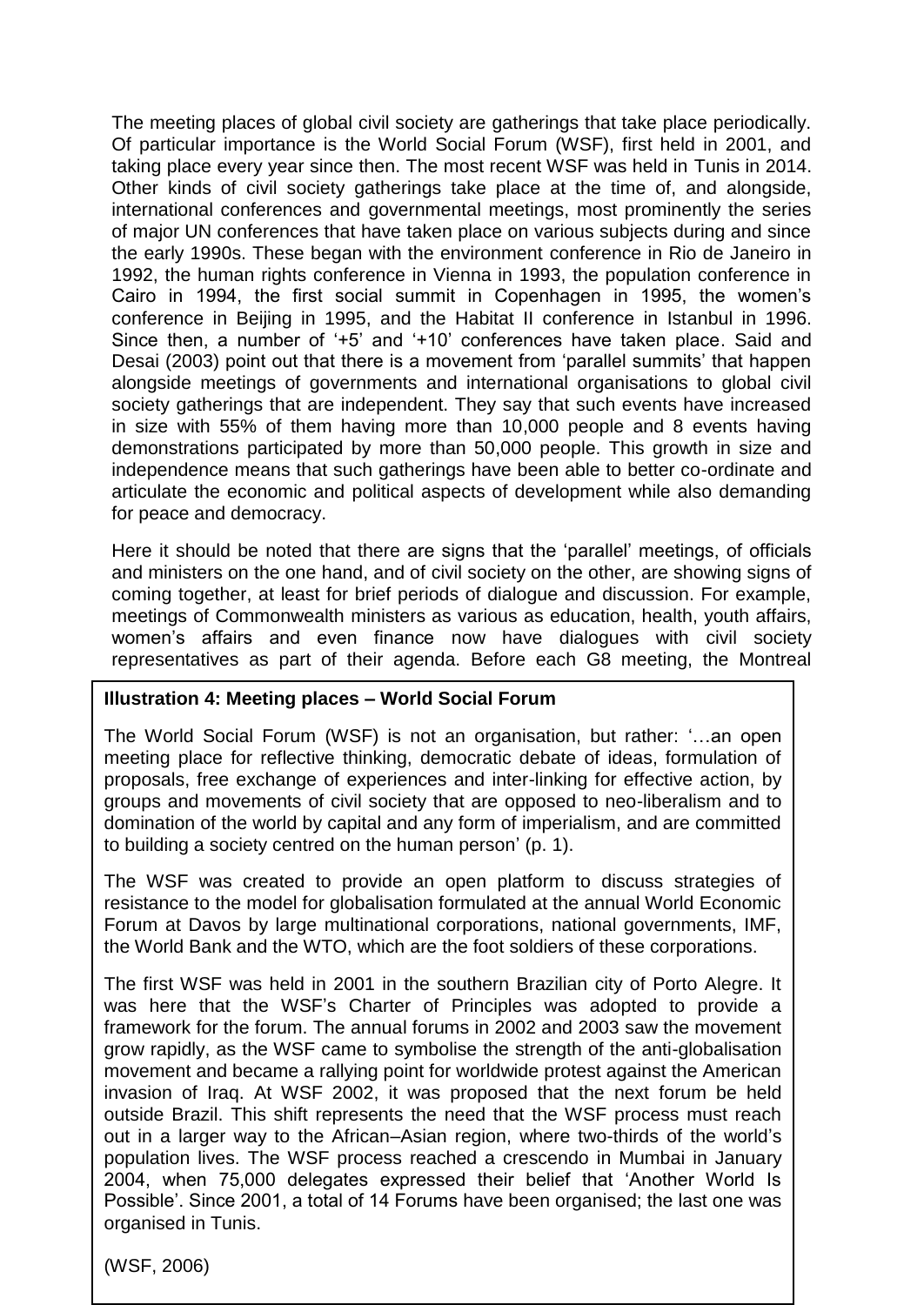International Forum has organised a meeting between civil society leaders and officials organising the summits. Similarly, Civil 20 (C20) was organised in Russia in 2013 and in Australia in 2014, before the official G20 summits.

Specific initiatives have grown out of such global civil society gatherings, the most well-known example being Social Watch.

#### **Illustration 5: Global Initiative – Social Watch**

Social Watch is an international network informed by national citizens' groups aiming at following up on the fulfilment of internationally agreed commitments on poverty eradication and equality. These national groups report, through the national Social Watch report, on the progress or regression towards these commitments and goals.

Social Watch groups are organised on an ad hoc basis and have a focal point in each country that is responsible for promoting the initiative; submitting a national report for the yearly publication; undertaking lobbying initiatives before the national authorities to hold them accountable for the policies in place regarding the agreed commitments; promoting a dialogue about national social development priorities and developing an active inclusive strategy to bring other groups into the national group.

The international secretariat of Social Watch is hosted by the Third World Institute in Uruguay.

As well as an annual 'Social Watch' report that brings together thematic and national reports, Social Watch publishes 'The Big Issues' – a long and continuing series of discussion papers.

(Social Watch, 2014)

#### *(vi) Leadership*

Finally, while global civil society, to summarise the foregoing, has wide reach and considerable depth, it lacks clear and purposeful focal points and leadership. While government leaders meet, at the very most in their hundreds, and more often in handfuls, in their own summits and institutional meetings, and while the market sector has its own high-level gathering – the annual World Economic Forum at Davos in Switzerland – civil society has no equivalents. Instead, the nearest it has to a 'summit', the World Social Forum, is a huge-scale gathering with very little in the way of a focal point, attended by anyone who can afford to get there and, hence, as will be discussed, neither representative of nor reflecting by any means the true breadth and depth of global civil society as a whole in both the North and South. Global civil society is fractured not just along thematic and issue-based lines, but also internally, among personalities and organisations. Global civil society is, in other words, essentially anarchic in its character, reflecting its very nature.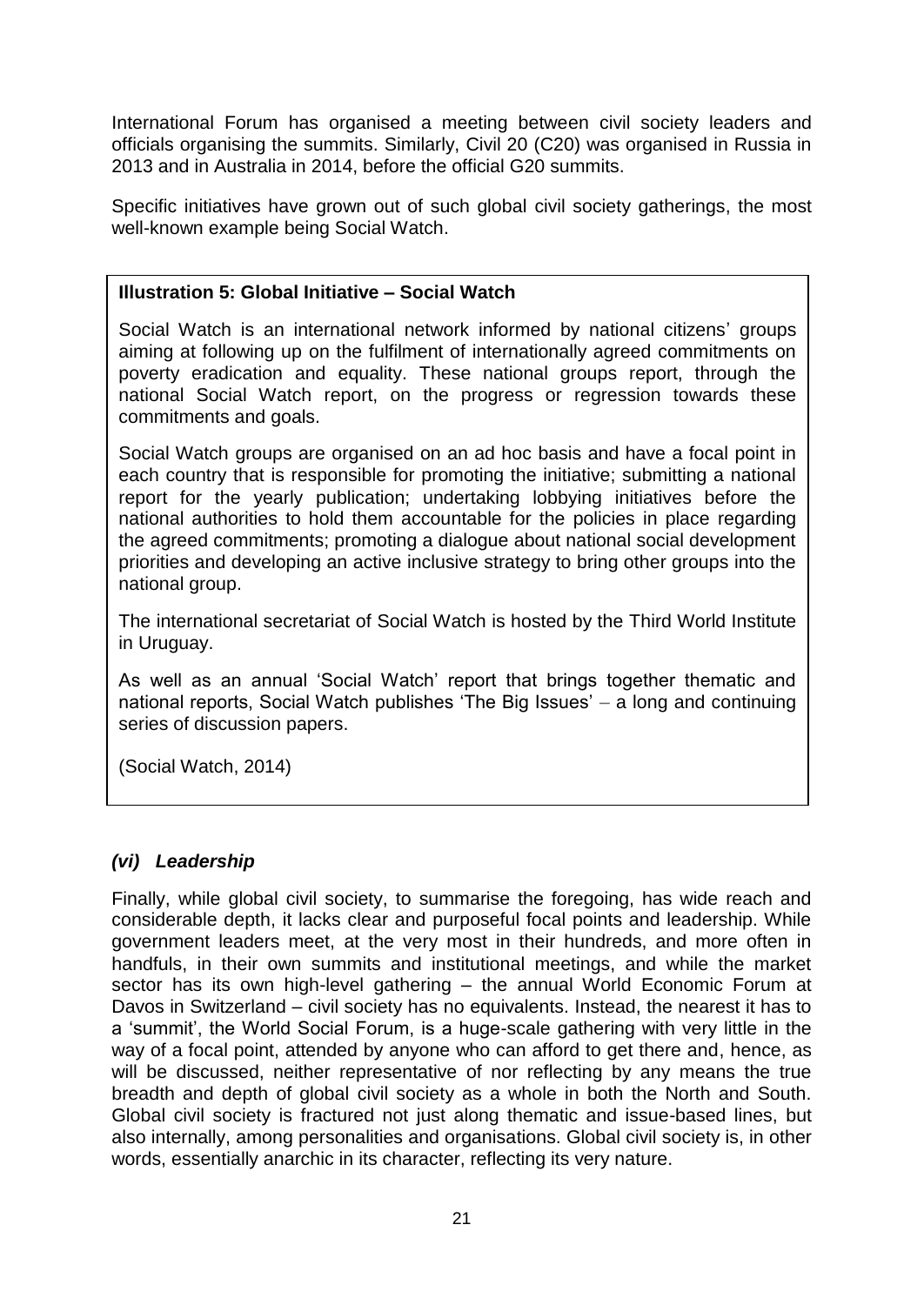## **6.3 Current Issues And Challenges For The Future**

#### **6.3.1Work-in-progress**

Given the impacts on civil society that have been outlined, a further question arises: does global civil society exist? According to Tandon (2004), the answer is 'No' but qualified in this manner. He says that the process of this formation is a work-inprogress. There are still many aspects that need to be looked into before a definite global civil society emerges.

He goes on to list these 'caveats and problematiques' (Tandon, 2004).

First, whose voice is actually being heard on the global civil society platforms? Whose voice represents global civil society in response to the democratic deficits evident in global governance? As noted earlier, the 'infrastructure' of global civil society is dominated by INGOs and global associations largely based in and financed by the North, and concentrated in particular areas. One sees that most centres of the global civil society are either in Europe (particularly Western Europe) or in North America (particularly in the region between Montreal and New York and Washington) (Said & Desai, 2003).

This has led Tandon (2004) to observe that what people think is the representation of the voices of the civil society and the grass-roots is, in many instances, not. These voices, primarily North American and West European are not able to clearly articulate the issues of the grass-roots and this disconnect is becoming increasingly visible. It is now obvious that many of the global voices are not accountable to the grass-roots and do not share a mutually symbiotic relationship with them.

Or, in simple terms the democratic deficit is not only to be found in the world of global public institutions, but in global civil society itself. Here, part of the way forward may lie in one of the constituent parts of global civil society – the social movements.

Batliwala (2004) observes this democratic deficit in global civil society. He says that there has been a rise in citizen-action and social movements that is international in character. These movements have raised their voices on the issues within the socalled global civil society pertaining to their lack of accountability, disproportionate representation, etc. He highlights the fact that the rise of the social movement that is both strongly grounded in grass-roots issues as well as connected through global networks is an important phenomenon. The leadership of such movements arise from the poor and hence are more representative and could be the future of global civil society.

The second problematique relates to the dominance of the global media and its representation of global civil society. Such global media as CNN, BBC or Al Jazeera have made the protests referred to in the previous section seen as the only public manifestation of global civil society. As a result, much of the essence of what happens within civil society remains out of the purview of media. The works of grassroots civil society actors and positive solidarity actions of millions of organisations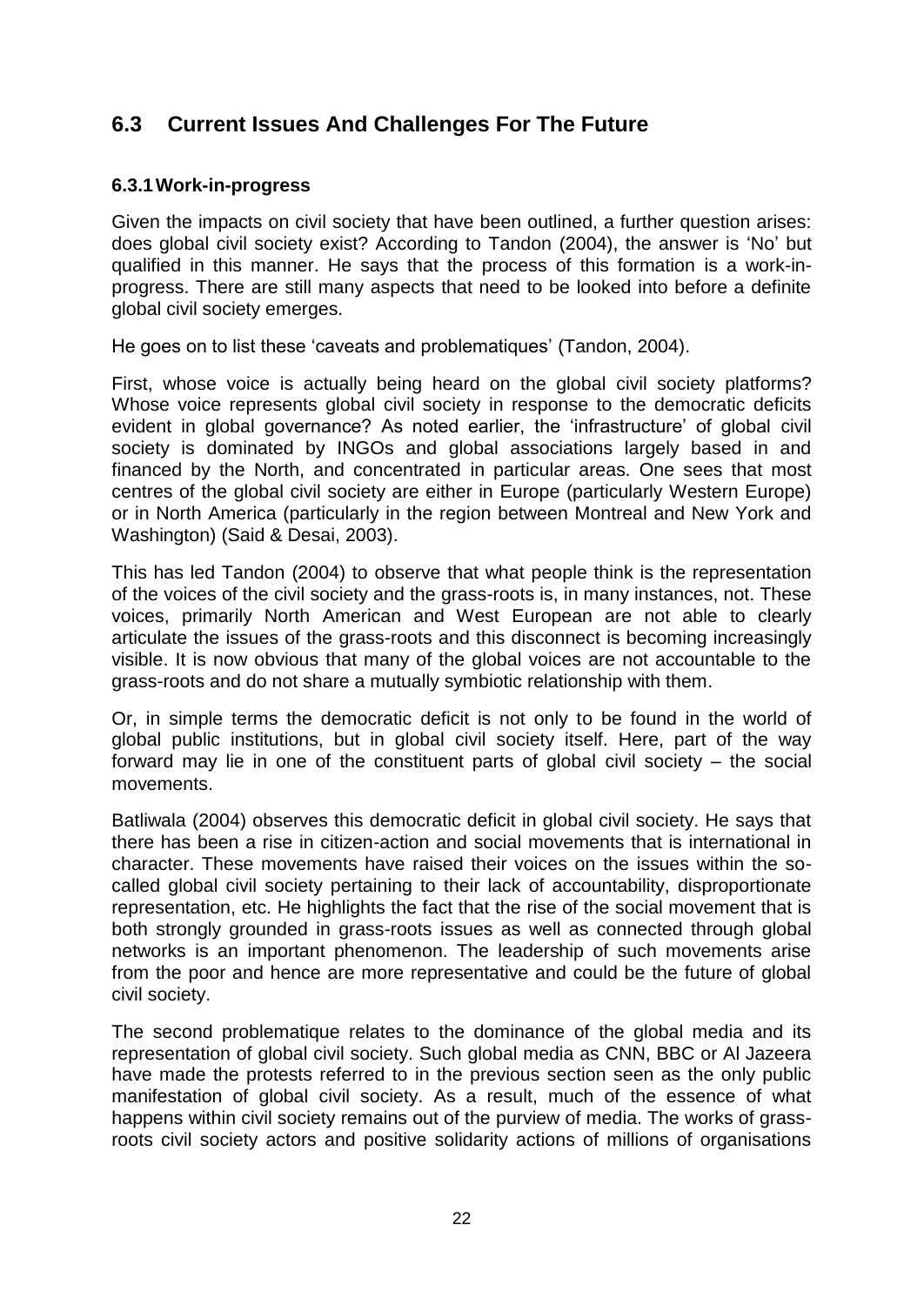and individuals to find efficient solutions to problems of the people remain invisible and unrecognised (Tandon, 2004).

The third problematique concerns the meaning and implications of 'citizenship' in a globalised world. Around the world, 'citizenship' is equated with, and defined in, the framework of the nation-state. Citizenship is granted by the government of a country on the basis of its laws and constitutions. Its 'grant' gives the citizen rights and responsibilities. Global civil society can have no real substance unless 'global citizenship', and its rights and responsibilities, are clearly defined.

Edwards and Gaventa (2001) say that global civil society needs to raise some fundamental questions regarding the relationship between global civil society and global citizenship. To what extent can one expect the participation of civil society in the global arena? How does one understand the intersection of the rights and responsibilities as a global citizen with other rights and responsibilities related to the household, local and national governments and the marketplace? Also, how can the voices of citizens be articulated in such a way as to promote a sense of equality and democracy in global civil society?

#### **6.3.2 Challenges**

Each of the problematiques presents a challenge for the future. If they are not addressed, global civil society will remain 'work-in-progress' for some time to come.

But there are other challenges as well. Firstly, concerning the ways in which CSOs working in the global arena are structured and governed.

Clark (2003b) feels that a movement from national/domestic issues to international concerns would also invite a change in the very structure and governance of civil society and CSOs. To make this shift, Clark argues that six challenges need to be faced by CSOs seeking to work globally:

- *Adopting the right structure:* For some global tasks, a loose network may be appropriate, but for others a more coherent, centrally organised one will be needed
- *Adopting and following bold policies:* For this to occur, decision-making needs to be inclusive but nonetheless swift, and leadership needs to be visionary
- *Ensuring North–South harmony:* This requires, among other things, northern CSOs to act ethically with respect in their relationships and working arrangements with southern CSOs
- *Overcoming geography:* In particular, by using new technology creatively
- *Networking to promote internal as well as external change:* In particular, networks need to engage in frank debates about CSO standards of ethics and conduct. If they do not, their criticisms of the ethics and conduct of other actors will be weakened
- *Contributing to internal democracy:* In particular, CSOs need to demonstrate their own democratic credentials if they are to be able to make such contributions credible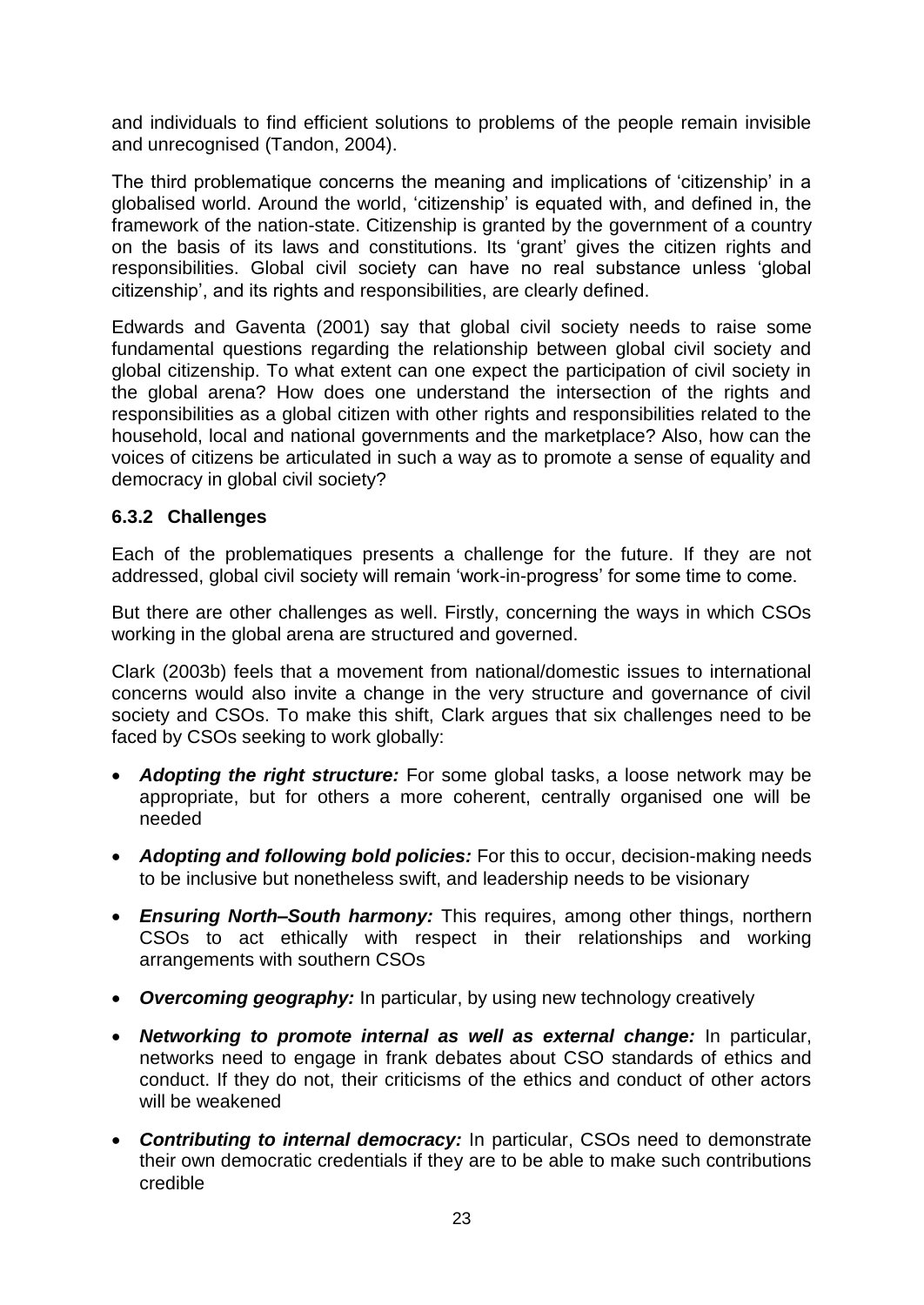The goal, Clark (2003a) argues, should be what he calls 'ethical globalisation' which implies equal distribution of power, opportunity and resources in the process of globalisation. Such a form of globalisation would have to be driven by civil society and its actors.

Quoting Nobel Laureate Amartya Sen, he adds:

'The real debate on globalisation is ultimately not about the efficiency of markets nor about the importance of modern technology. The debate is, rather, about the inequality of power, for which there is much less tolerance now in the world than emerged at the end of the Second World War' (Sen, 2000, p. 1).

In conclusion, there are three other challenges, which, if faced by CSOs, will further enhance the impact they have on the emerging shape of the globalising world.

Firstly, to revise Gandhi's famous statement, if CSOs are to be able to think and act at the global level, they must do so on the basis of the experience they have in thinking and acting at the local level. This means more than being 'bullet-proof' in terms of having impeccable credentials concerning their own ethics, conduct and democratic governance. It means basing what they do and say at the global level on their practical working experience at the local level. Too often, so-called 'civil society activists', have no such experience.

Secondly, as an extension of this point, advocacy, if it is to be effective, has to be credible and, in turn, if it is to be credible, it must be based on fact rather than mere personal opinion. That means CSOs founding their arguments as well as their actions on research and practical experience.

Thirdly, and finally, civil society actors need to work purposefully to create a truly coherent global civil society. As has been noted here and in previous units, civil society is highly heterogeneous, consisting of groups and groupings as diverse as development and other NGOs, trade unions, professional groupings, communitybased organisations, religious and cultural associations, social enterprises, and many others. There is yet to emerge a coherent voice among them: too many parts of the sector are pursuing too many separate agendas. Creating a coherent voice as a sector is a major, perhaps the major challenge, for global civil society. At the same time, there is a parallel need to build bridges and links with people and institutions in related fields who share the concerns and views of civil society – in academia and in the media, particularly.

If these major challenges are faced, civil society and its cherished and vital values, principles and belief in the common public good can become the driving force behind a globalisation that does indeed contribute to the greater well-being of all.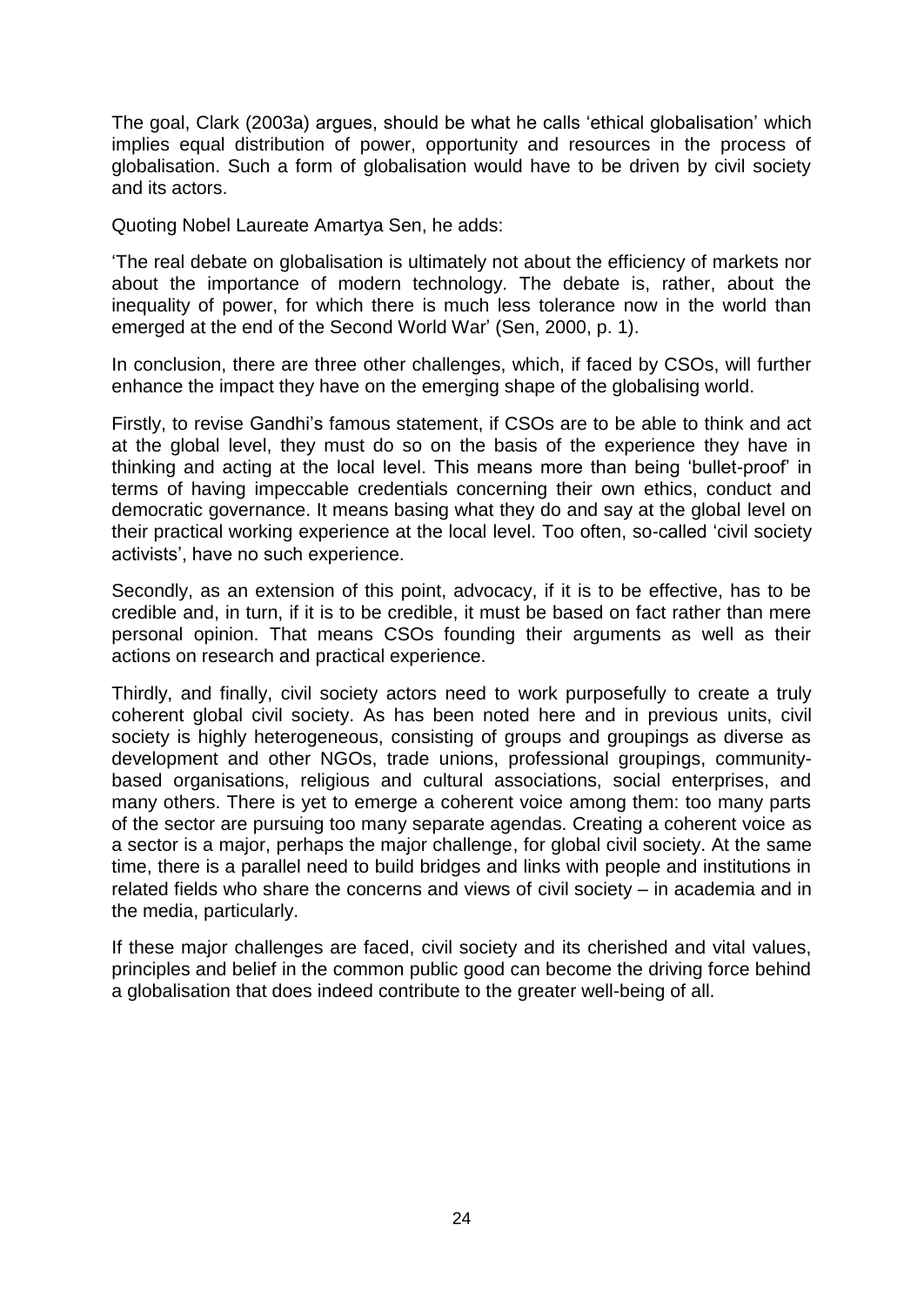#### **Note Bank: Civil Society @ Crossroads**

About two decades ago, a series of events began to dramatically change the world order. Three trends seemed to coalesce simultaneously around the world – the rise of democracy, the globalisation of economy and the voice of civil society. In this backdrop, the research report 'Civil Society @ Crossroads: Shifts, Challenges, Options?' highlighted several lessons and patterns:

- 1. In the past years a number of citizen protests erupted in many parts of the world. These citizen protests reflect the disconnect between their expectations and the performance of public authorities.
- 2. In recent years many new forms of civil society have emerged. These new civil society actors are organised differently than NGOs, expressing alternative values of inclusion, participation and innovation.
- 3. In the past, formal segments of civil society have been tentative about engaging with the media. In many countries, domestic media, newspapers and radio/television were largely controlled by governments; open advocacy through such media channels was restricted or non-existent. However, new forms of civil society actions, from mobilisation to devising and coordinating actions, have found new ICT very user friendly. As a consequence, partnership of civil society with the old and new media both have expanded and regulated outreach and impacts.
- 4. The role of CSOs has expanded in many countries in the last half of the twentieth century. However, in many developing countries, the amount of Official Development Assistance (ODA) began to decline and to shift in focus during the past decade. This contracting resource base is reshaping civil society roles and relationships with government and business sectors.
- 5. Around two decades ago, civil society regained public presence as a consequence of democratic upsurges in many parts of the world. As new democratic governments began to get institutionalised, citizens began to demand their rights from them. As a consequence, political space for civil society and its relations with political society are simultaneously contracting and expanding. There is now a very wide span of such engagements between them – 'constructive engagement', 'mutual influence', 'mutual castigating and political opposition' and 'co-option'.
- 6. Historically, international NGOs used resources from their societies and governments to support the local work of southern NGOs. Few northern NGOs working overseas recognised the work of local civil society in their own countries, or explored connections between their domestic contexts in the North and poverty in the South. Now, the blurring of distinctions between North and South is having several new impacts on civil society. This blurring of North-South boundaries calls for reassessing civil society roles and realigning their relationships within and outside their countries.
- 25 values and systemic changes that lie at the heart of civil society missions. 7. Civil society focus on service delivery through donor resources has been driving results-based, quantifiable definitions of success. As public resources for aid and social welfare decline, there is increasing pressure to show visible results and 'value for money' in the short term. Such short-term, projectfocused and quantifiable measures of success focus attention on immediate, concrete results, but they may distract attention and resources from larger Measuring the impacts of civil society actions entails expanded definition of success over the longer term.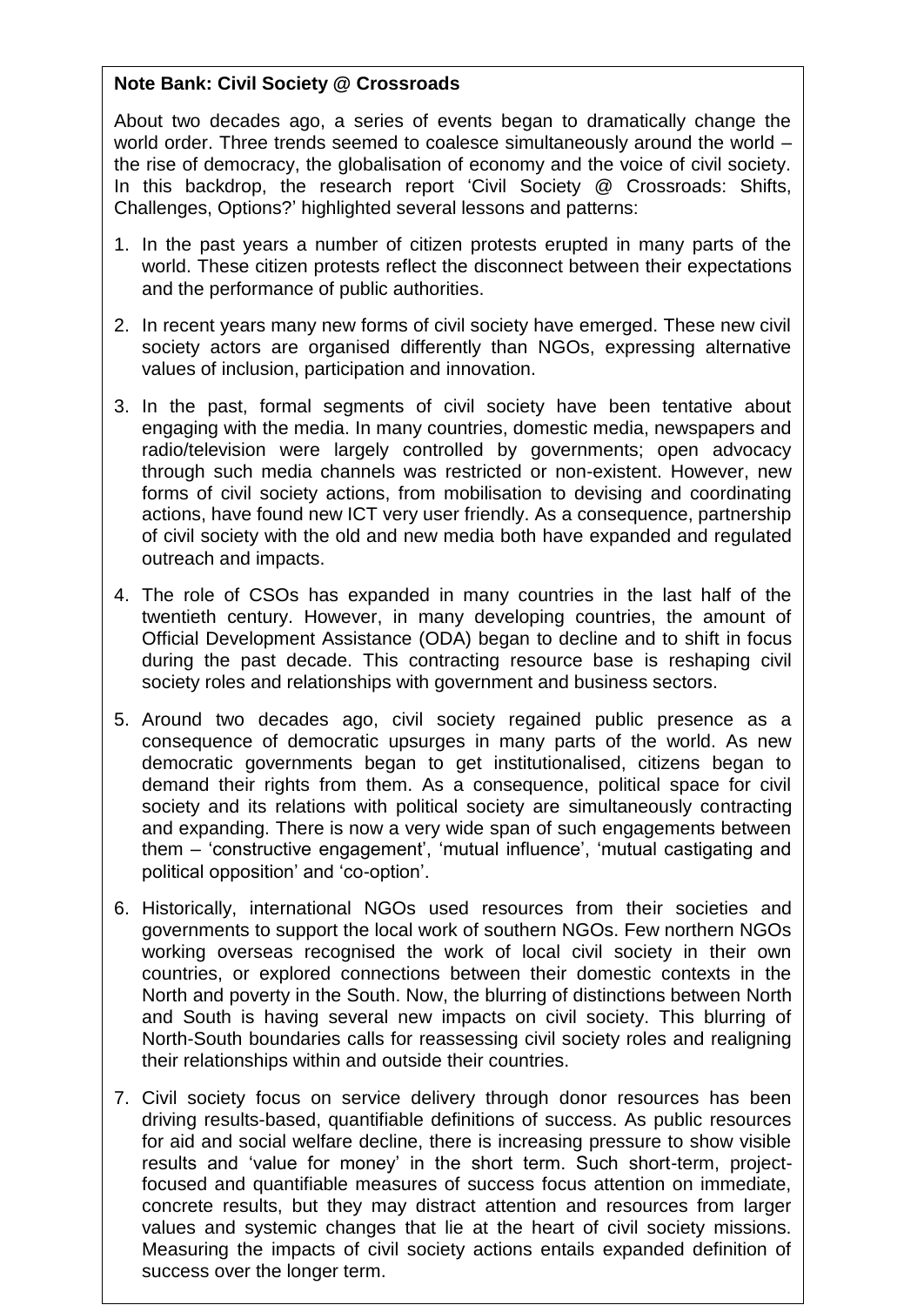### **Summary**

Unit 6 provided an orientation towards the meaning and origins of globalisation. We discussed what the various opinions on globalisation were, both the positive and the negative. Similarly, we analysed what were the effects of globalisation generally on the economic and political landscape. But, in more depth and detail, we discussed how globalisation, of the neo-liberal variety and the way we see it today, has effected and transformed, to a certain extent, the functioning of CSOs. Finally, we discussed what are the challenges faced by CSOs in a globalised world.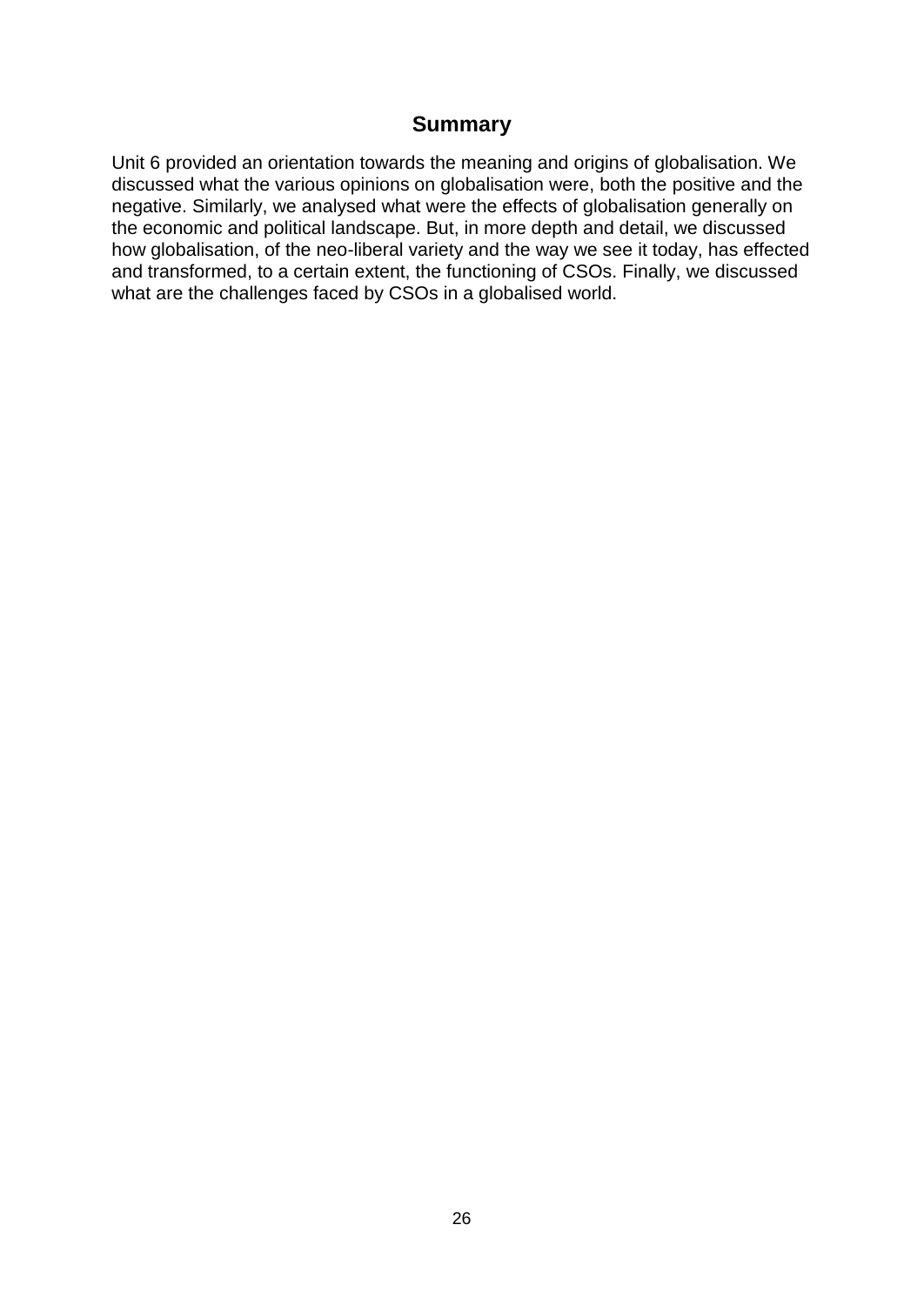## **Recommended Readings**

- Clark, J. (2003a). Introduction: Civil Society and Transnational Action. In J. Clark. (Ed.), *Globalizing Civic Engagement* (pp. 1-28). London: Earthscan.
- Batliwala, S. (2004). Grass-roots Movements as Transnational Actors: Implications for Global Civil Society, *Voluntas,* 2002, 13(4), (Pp 393-409).
- Brown, L. D. and Timmer, V. (2005). *Civil Society Actors as Catalysts for Transnational Social Learning.* Working papers No 28. The Hauser Center for Nonprofit Organisations and the John F. Kennedy School of Government. Harvard University, November 2005.
- Glasius, M., Kaldor, M. and Anheier, H. (Ed.), *Global Civil Society 2005/6* (Pp 1-34). London: Sage Publications.

Guest Lecture*-Civil Society: Where now for Gandhiji's "Think Global, Act Local".* A lecture by Mr. Colin Ball. March 2006. PRIA (CD).